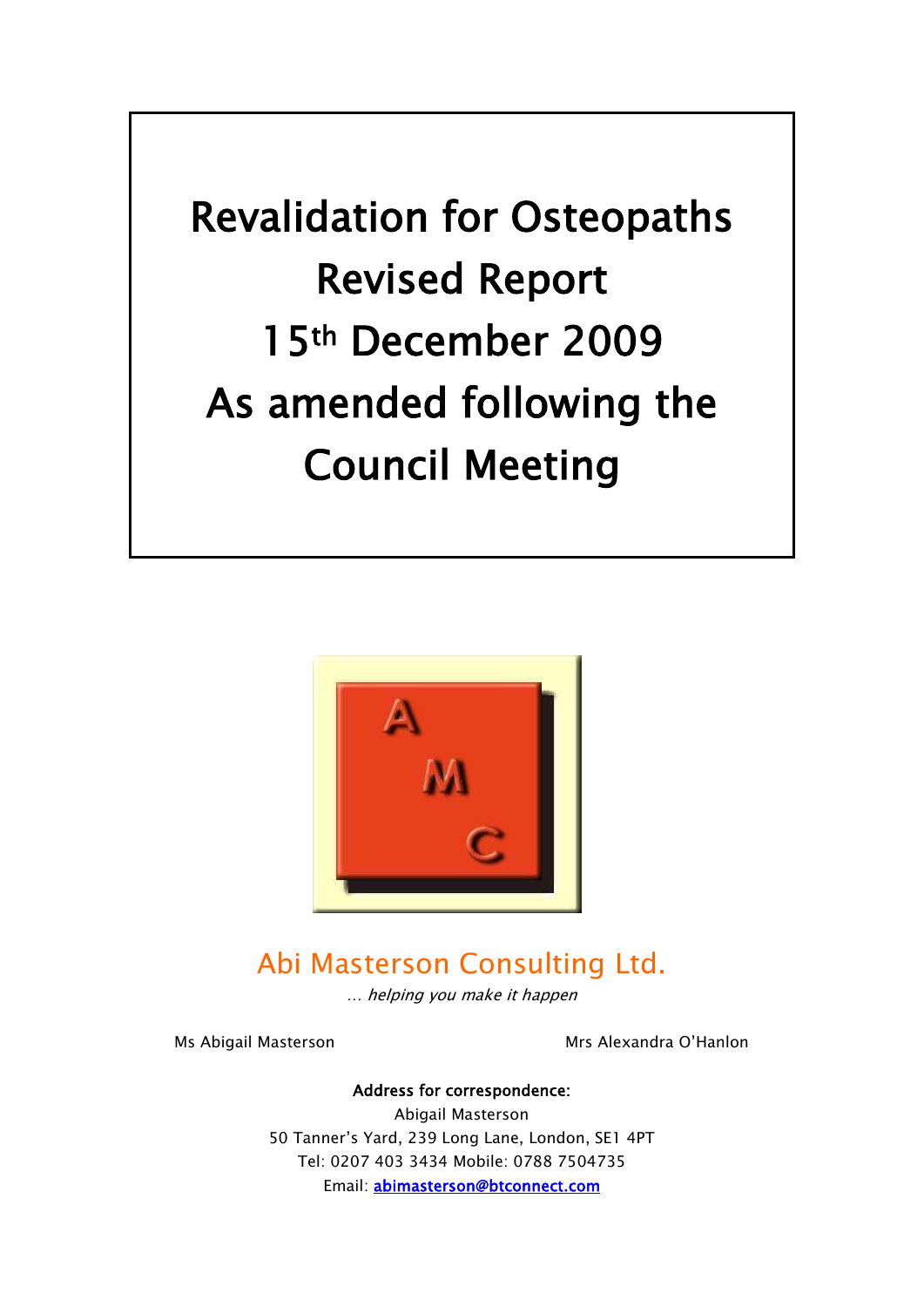# **Revalidation for Osteopaths Table of Contents**

| Impact of gender, race, age, disability, religion, belief or sexual orientation  12 |  |
|-------------------------------------------------------------------------------------|--|
|                                                                                     |  |
|                                                                                     |  |
| Impact of being on more than one professional register 14                           |  |
|                                                                                     |  |
|                                                                                     |  |
|                                                                                     |  |
|                                                                                     |  |
|                                                                                     |  |
|                                                                                     |  |
|                                                                                     |  |
|                                                                                     |  |
|                                                                                     |  |
|                                                                                     |  |
| Refining and improving the proposed revalidation process  25                        |  |
|                                                                                     |  |
|                                                                                     |  |
|                                                                                     |  |
|                                                                                     |  |
|                                                                                     |  |
|                                                                                     |  |
| Appendix 1: Revalidation for Osteopaths Consultation Questions 33                   |  |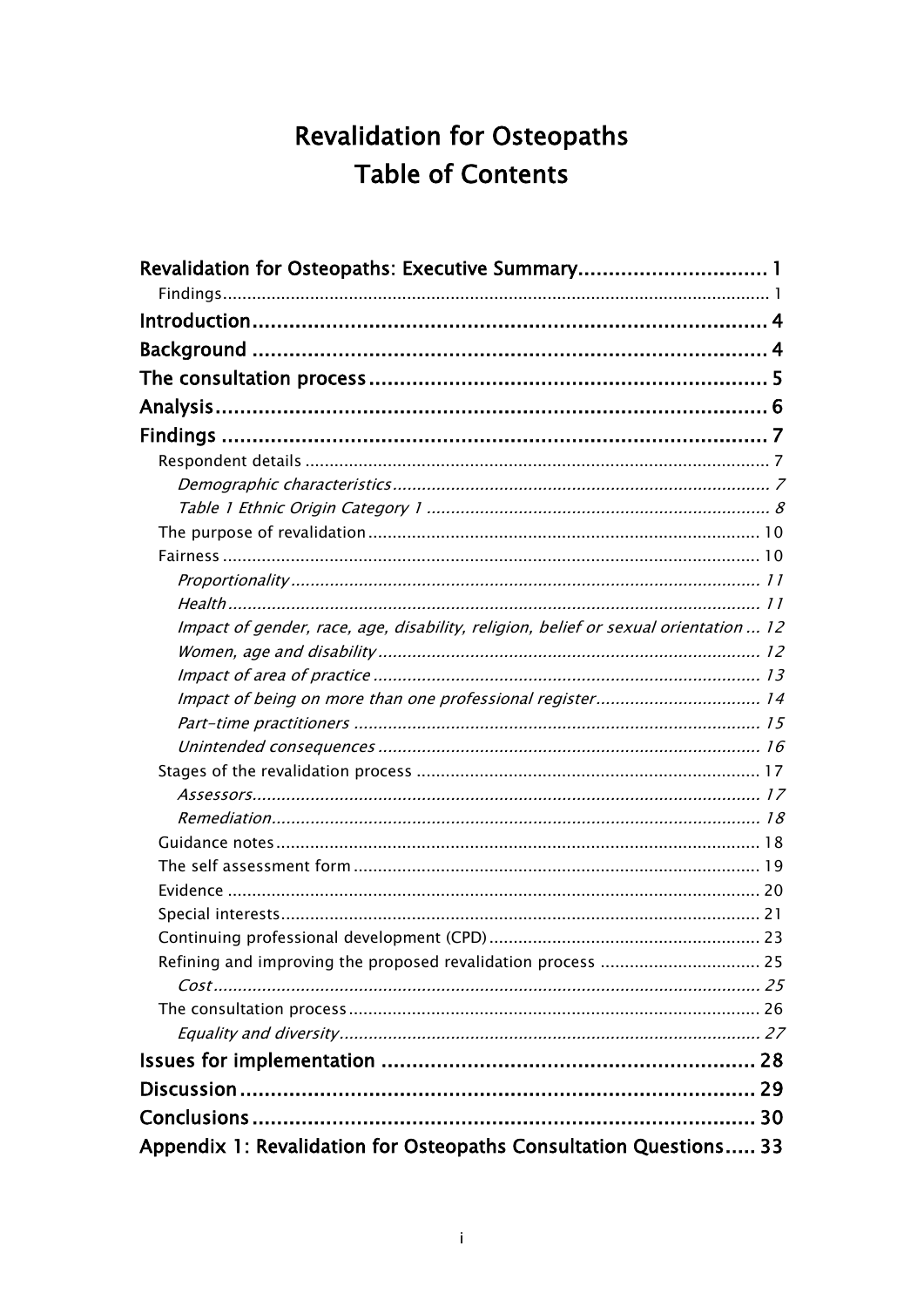## <span id="page-2-0"></span>Revalidation for Osteopaths: Executive Summary

The General Osteopathic Council (GOsC), along with other regulators, is required to develop a revalidation scheme. GOsC developed its proposals with input from the osteopathic educational institutions, the British Osteopathic Association and representatives of regional osteopathic societies, and these were consulted on between February and June 2009. The consultation comprised:

- A consultation package mailed to all registrants in February and a wide range of stakeholders.
- Six regional events at which there was an opportunity for osteopaths to discuss revalidation.
- Completion of a questionnaire on line or in hard copy.

Over 1000 osteopaths attended the regional events and 360 questionnaires were received. The data from these was independently analysed by Abi Masterson Consulting Ltd. A summary of the findings is presented below.

### <span id="page-2-1"></span>Findings

90% thought the overall purpose of the revalidation proposals was clearly described. 72% concluded that the proposals seemed fair.

83% reported that the proposals were unlikely to unfairly discriminate against osteopaths because of their gender, race, age, disability, religion, belief or sexual orientation.

68% said the proposals were unlikely to unfairly discriminate against osteopaths because of their area of practice e.g. educator, researcher etc

75% agreed that the proposals were unlikely to unfairly discriminate against osteopaths if they are on more than one professional register e.g. GOsC and General Medical Council.

73% thought that the proposals were unlikely to unfairly discriminate against osteopaths because they work part-time.

77% thought the four stage model as described (osteopaths having to submit a selfassessment every five years) appeared to offer a feasible process for the revalidation of osteopaths and is likely to meet the needs of both the profession and the public.

84% thought the quidance notes were clear, 78% agreed they were sufficiently comprehensive and 79% said they made it clear what osteopaths will need to do.

82% thought the self assessment form was clear, 86% found it comprehensive, 69% said it was relevant and 65% agreed it was appropriate.

Over 70% thought the suggested examples of evidence osteopaths would be expected to provide to support their assessments were relevant, appropriate and sufficient and 60% agree that such evidence would be feasible to collect.

29% thought that GOsC should amend the existing CPD arrangements to support revalidation.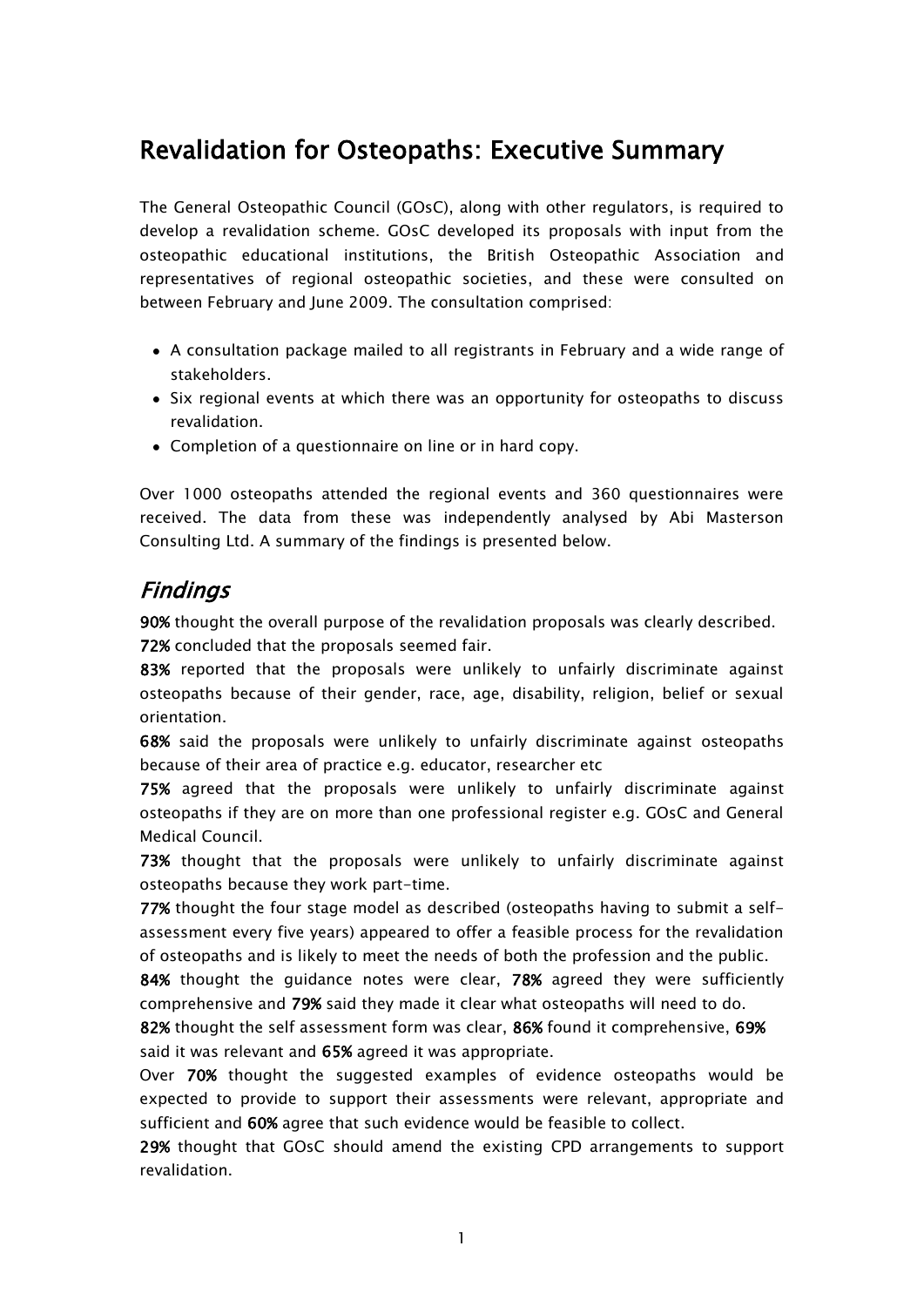### Issues for consideration in implementation

The consultation responses indicated that osteopaths are very keen to get revalidation right. Clear guidance for osteopaths will be essential as will active support for implementation. Careful communication to the public about the purpose of revalidation will also be required.

The main issues which are likely to have an impact on implementation and therefore require further consideration are that:

- there may be an in-built bias in the types of evidence required such as complaints policies and audits etc against those who are associates rather than principals, those who are sole practitioners, and locums;
- there may be challenges for those involved in full-time education and/or research in sufficiently demonstrating their clinical skills;
- there may be challenges for those not in clinical practice for example those on maternity leave or sick leave etc.
- those who work very part time e.g. fewer than 8 hours a week may find it difficult to generate the evidence required;
- the proposals are likely to have a greater impact on the earnings of those who work part time;
- the self assessment form needs to be succinct and focused and supported with very clear guidance as to expectations regarding content and length of responses;
- what constitutes a special interest, whether having a special interest poses more or different types of risks with respect to revalidation, whether osteopaths with a special interest should always apportion part of their CPD to that interest and what the balance between specialist and generalist practice should be i.e. if a minimum number of hours should be spent in general osteopathic practice.
- where possible the structure of CPD forms and revalidation forms should be similar so that the systems enhance and support each other;
- further work needs to be undertaken to ensure that the requirements meet the needs of those with a disability.
- all materials need to be produced in disability friendly formats and consideration should be given to enabling responses to be produced in alternative formats e.g. audio-taped;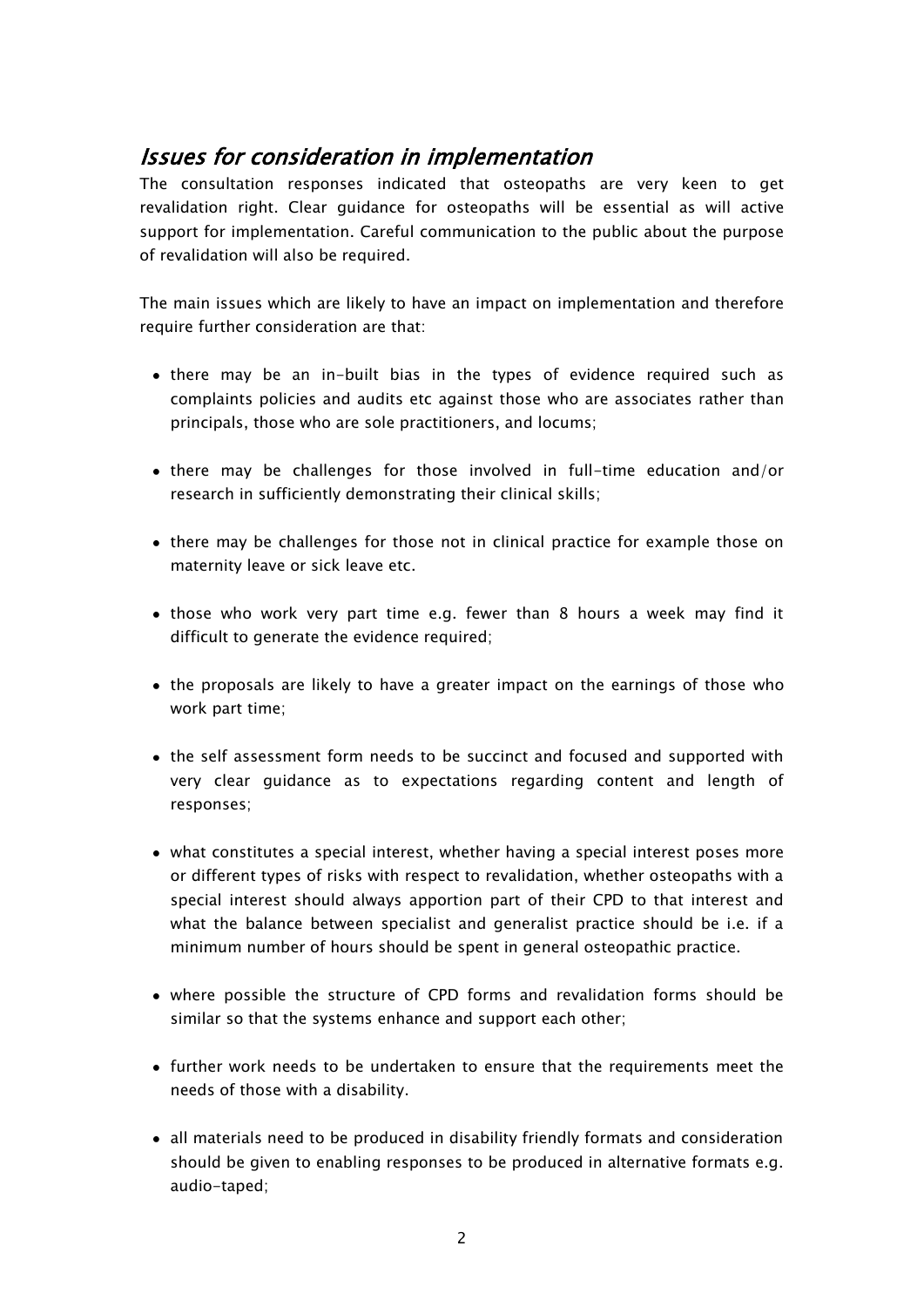- consideration should be given as to how the model generally and particularly initial self assessment might be improved.
- more thought may need to be given to the feasibility of evidence collection for osteopaths and the impact on costs for patients;
- the assessment criteria should be published;
- careful selection of assessors will be important and assessors are likely to require reimbursement for undertaking this role;
- GOsC investment in making available particular types of CPD programmes related to clinical audit, first aid and clinical updates etc across the UK may reduce anxiety in the profession and smooth implementation;
- further thought needs to be given generally about how to ensure the process will aid the development of osteopaths and particularly about the availability of appropriate support for remediation;
- safeguards will need to be put in place to guard against plagiarism etc;
- discussions should take place with the other regulators regarding the potential for mutual recognition of CPD and ensuring processes are in place to meet the needs of those with dual registration for revalidation whilst ensuring the protection of the public;
- clarity is required about the costs and benefits of the process (and in particular the potential additional costs for patients);
- further thought needs to be given to the Quality Assurance of the entire process including the quality of CPD courses and assessors.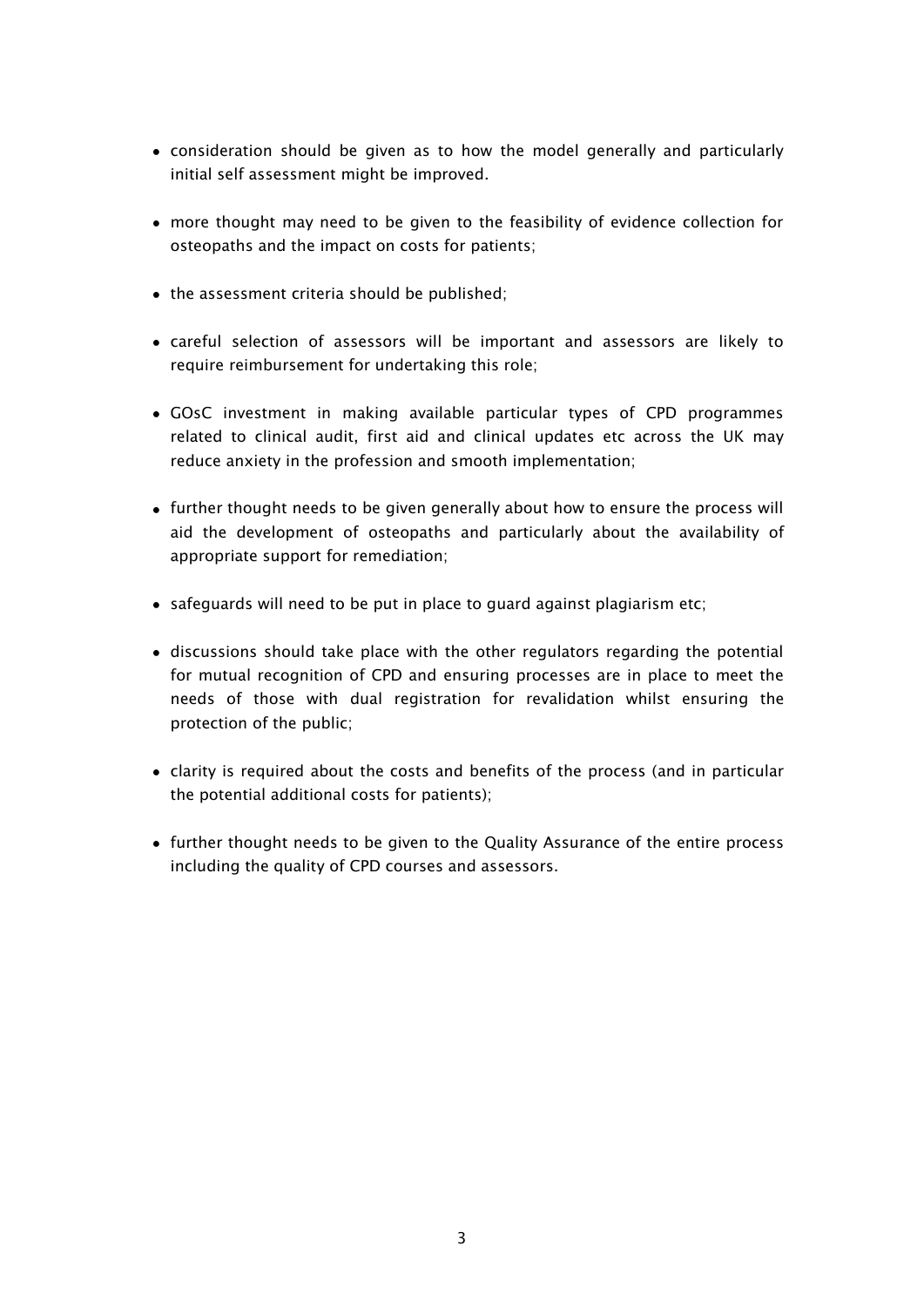## <span id="page-5-0"></span>Introduction

The report has been prepared for the General Osteopathic Council (GOsC) to inform its work on revalidation for osteopaths. GOsC has undertaken an extensive consultation on its proposals for the revalidation of osteopaths. Responses from the profession and other stakeholders were sought to ensure that the widest range of views were taken into consideration. Over 4,500 copies of the consultation document were circulated i.e. a copy to all osteopaths on the Register as well as other stakeholders including a variety of patient groups, groups with expertise in disability, other regulators, health departments, osteopathic educational institutions. The consultation document was also available to download from the GOsC website.

It is generally accepted that the quality of a consultation process is demonstrated in the rigour with which it is conducted and the transparency of the audit trail. Analysis should be systematic and comprehensive. Interpretation should be well supported by the evidence. The design and conduct of the consultation should allow all perspectives to be identified and the audit trail should include a clear description of the methods of analysis used and report all the findings. These quality attributes have shaped the analysis of the consultation data and development and presentation of this report.

The report begins by briefly outlining the background to the proposals. The consultation process is then described. The analysis of the responses received and the questions which arose at the regional consultation events follows. This analysis is presented in themed sections, which are organised to correspond with the list of questions posed the consultation document. Finally the findings are summarised and issues that are likely to have an impact on implementation are highlighted.

## <span id="page-5-1"></span>Background

The Government"s 2007 White Paper "Trust, Assurance and Safety" requires regulators to introduce schemes of revalidation for all healthcare professionals by no later than 2012. It states that revalidation is necessary for all health professionals, in order to:

- demonstrate continuing fitness to practise; and
- restore public confidence in healthcare professionals.

The Government"s 2006 "Review of non-medical healthcare regulation" (the Foster report) established a number of principles relating to revalidation. It stated that:

- revalidation is necessary for all professionals
- regulatory bodies must set the standards required in order to maintain registration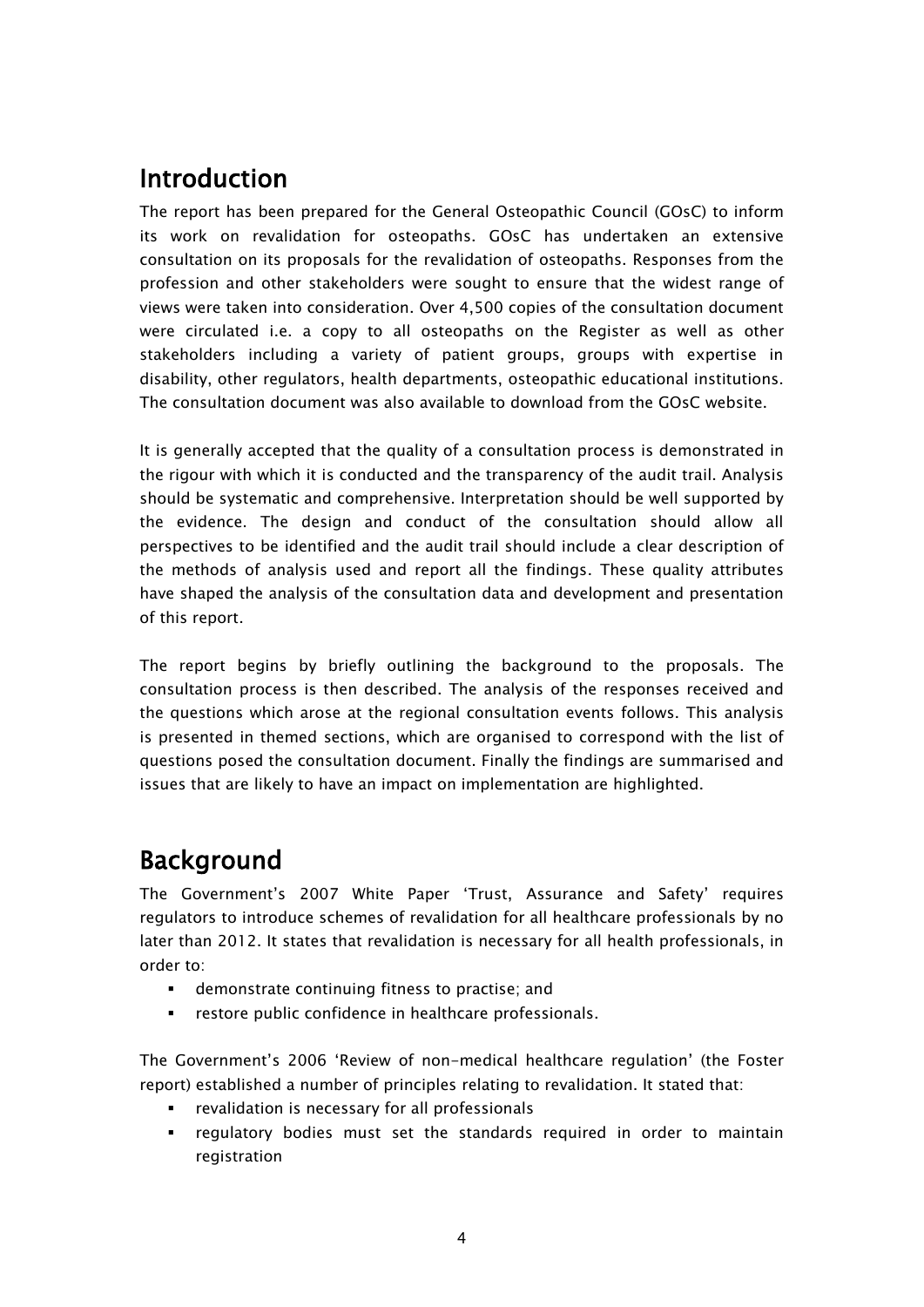• the revalidation system should not only check that the standards have been met, but also aid development.

The Government"s proposed timetable for introducing revalidation for the nonmedical healthcare professions recommends that there should be pilots of proposed revalidation schemes in 2009–10, with implementation of the final schemes in 2010– 11.

The GOsC has been developing its proposals for revalidation since January 2008, with input from the osteopathic educational institutions, the British Osteopathic Association and representatives of regional osteopathic societies. The GOsC is proposing a staged approach comprising an initial self-assessment form at Stage 1, which every osteopath would complete and submit to the GOsC once every five years. The self-assessment form would help to identify whether individual osteopaths are meeting the key performance indicators of good osteopathic practice. Additional stages such as requesting further information/evidence/clarification, evaluation of practice, and assessment of clinical performance will generally only apply where Stage 1 had highlighted a concern, with the exception of a quality assurance exercise at Stage 2 where a random sample of osteopaths will be asked to submit evidence to support the Stage 1 submission. The Department of Health reviewed the GOsC proposals at the end of January 2009 and confirmed that they are consistent with their expectations.

## <span id="page-6-0"></span>The consultation process

The purpose of this consultation was to enable GOsC to elicit and understand the views of stakeholders on its proposals for the revalidation of osteopaths. The proposals themselves were developed with extensive engagement with the profession including the British Osteopathic Association, the Osteopathic Educational Institutions, Regional Societies and others. The objectives of this consultation were to give stakeholders enough information to allow informed responses to the proposals, enable GOsC to gauge level of support for and opinions about the proposals, understand any concerns and objections, identify any potential pitfalls and challenges for implementation, offer the opportunity for any new issues to emerge and use all of these insights to inform decision-making. Consultation of this type is also likely to increase the understanding of stakeholders about the topic and its importance and encourage ownership of decisions made.

This consultation was scheduled to run between February and June 2009. The consultation process comprised:

A consultation package mailed to all registrants in February including a wide range of stakeholders.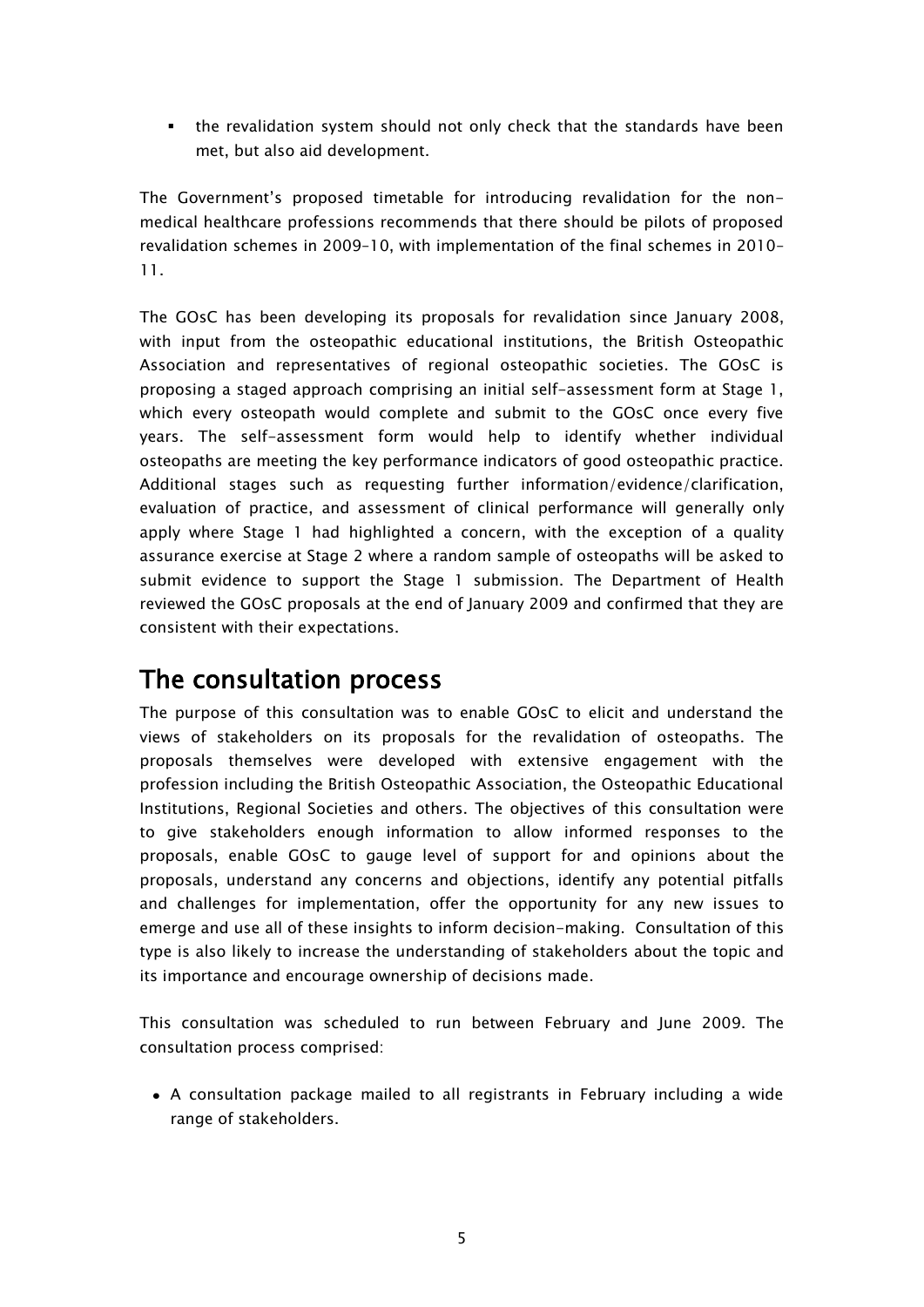- Six regional events at which there was an opportunity for osteopaths to discuss four key developments facing the osteopathic profession including revalidation for osteopaths.
- Completion of a questionnaire on line or in hard copy. The questions asked are included as Appendix 1.

In response to feedback at the Manchester regional meeting on 27th of June the consultation deadline was extended from 30th June until 12th July.

360 completed questionnaires were received (69 electronically) and the data from five consultation events (Gatwick, Glasgow, Stansted, Manchester and Taunton) were transcribed in full.

## <span id="page-7-0"></span>Analysis

-

As the 2000 Cabinet Office "Code of Practice on Written Consultation" notes (page 4), effective consultations

"…improve decision-making, by ensuring that decisions are soundly based on evidence, that they take account of the views and experience of those affected by them, that innovative and creative options are considered and that new arrangements are workable… [it] ought also to ensure that so far as possible everyone concerned feels they have had their say or at least that their interests have been taken into account."

Consultation analysis therefore is similar to but different from analysis for research purposes. It involves more than just counting the absolute numbers of responses to particular questions. Respondents will frequently express a range of views and conflicting views may often be expressed. Analysis of consultation responses should be rigorous and systematic but enable new points and issues to emerge and ensure that all significant responses are reported. This is because minority views often contain important lessons for implementation. Although the absolute percentages are important for gauging the weight of opinion in relation to particular issues, thoughtful and considered analysis of the qualitative data is vital to illuminate the reasons behind respondents preferred options, why such opinions are held and their likely impact on implementation. Being able to make judgements about the representativeness of views is also important. Finally, what respondents say must also be balanced with other factors that affect decisions, such as resources and statutory requirements<sup>1</sup>.

All data from the questionnaires were entered into a SNAP database and the audio taped discussions at the consultation events were transcribed in full. An "open-

<sup>&</sup>lt;sup>1</sup> Audit Commission (1999) Listen up! Effective community consultation.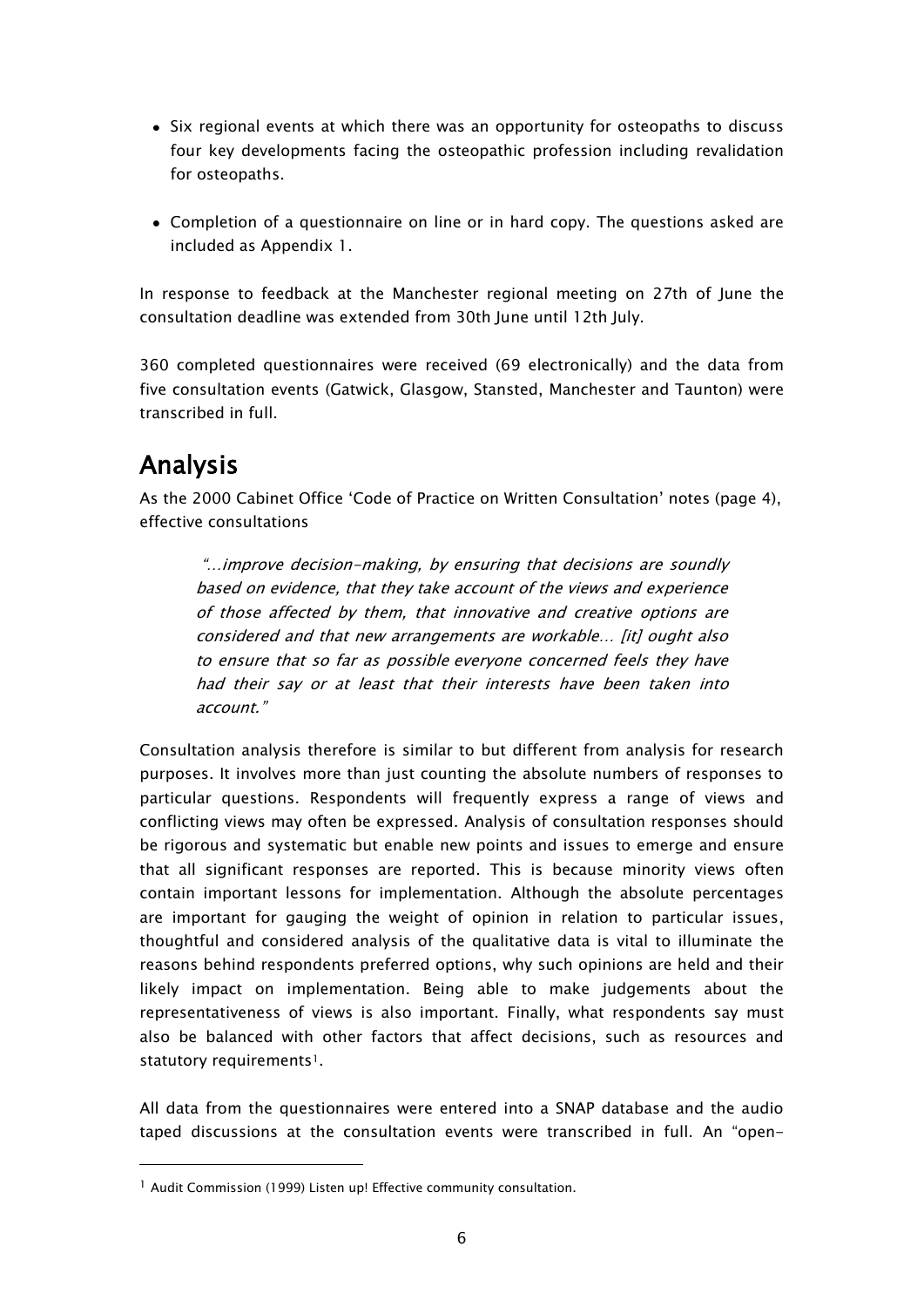minded"<sup>2</sup> quantitative and qualitative analysis was undertaken of both data sets. A process of "content analysis" was used to analyse the qualitative data collected. First the responses to each question were reviewed in their entirety to identify recurring themes. These were then grouped into a smaller number of broader themes which will be used to 'code' the data and sort the quotes into categories.

As data were entered into the database, they also formed the basis of interim reports to GOsC staff and Council.

This report provides a rigorous and systematic analysis of the full range of responses to the consultation questions and discussions at the consultation events. Direct quotes from the data are used to give a richer picture of the types of responses received; to help put the quantitative findings in context; and to demonstrate the strength of feeling about particular issues.

# <span id="page-8-0"></span>Findings

## <span id="page-8-1"></span>Respondent details

The majority of responses received were from individual osteopaths (98%). Only four responses were received from other health professionals of these four only three identified their profession and these were: Traditional Chinese Medicine, Musculoskeletal/Sports Doctor and GP. No respondents identified themselves as 'member of the public'.

Only one organisational response was received and this was from Oxford Brookes University who had run a focus group to develop their response.

#### <span id="page-8-2"></span>Demographic characteristics

The demographic characterises of respondents are set out in the tables below. Please note that some respondents answered only a few or none of these questions.

| Category | Percentage |
|----------|------------|
| Single   | 15%        |
| Married  | 55%        |
| Partner  | 11%        |
| Divorced | 8%         |
| Widowed  | 1%         |

#### Table 1 Marital Status

-

<sup>2</sup> Better Regulation Executive Cabinet Office (2005) Code of Practice on Consultation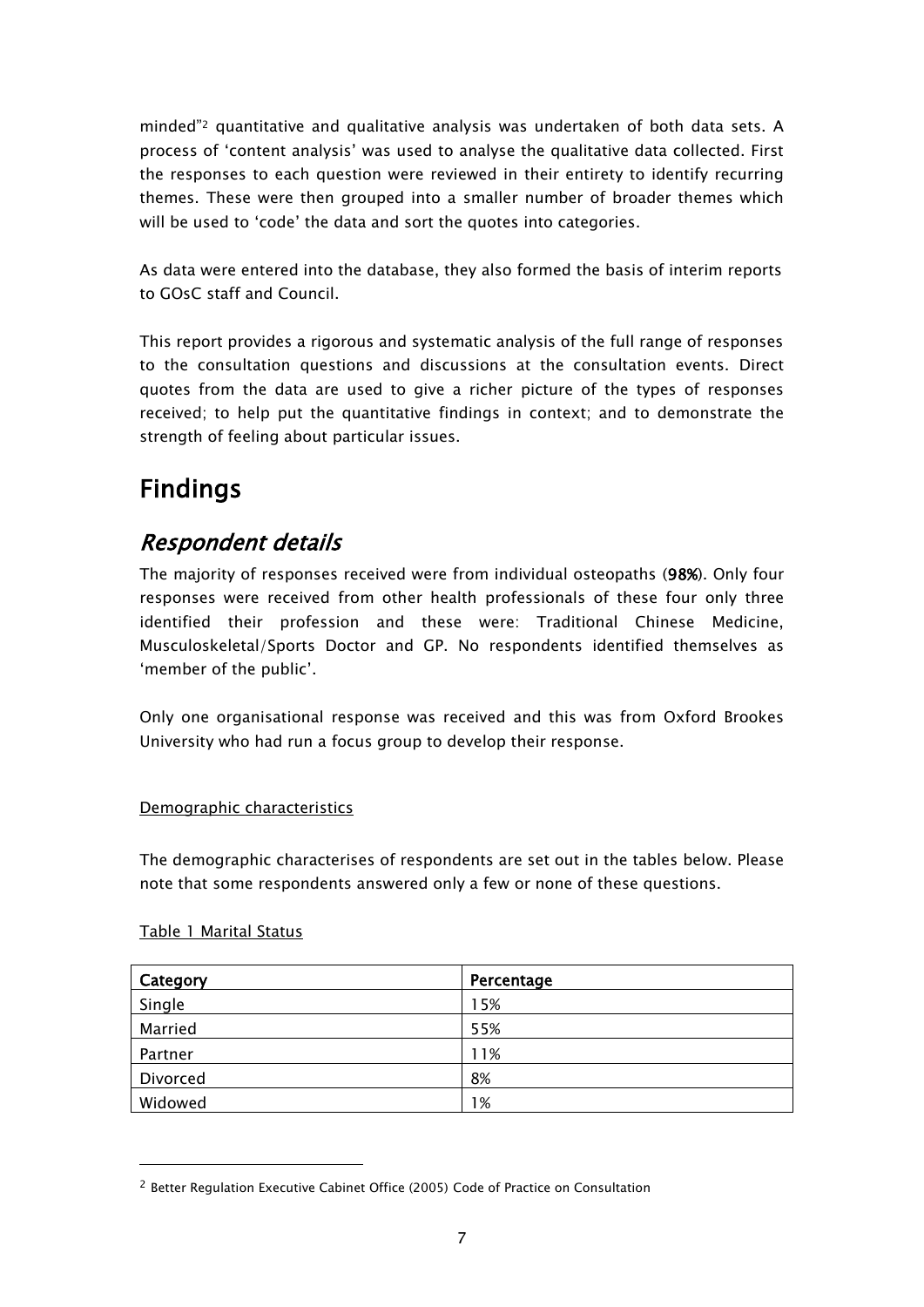#### Dependent children

47% of respondents had dependent children.

| <b>Ethnic Origin Category 1</b> | Percentage/absolute numbers <sup>3</sup> |
|---------------------------------|------------------------------------------|
| White                           | $84\%$ (n=302)                           |
| <b>Black</b>                    | $1\%$ (n=2)                              |
| Asian                           | $1\%$ (n=5)                              |
| Chinese                         | $0\%$ (n=0)                              |
| White & Black Caribbean         | $0\%$ (n=0)                              |
| White & Black African           | $0\%$ (n=0)                              |
| White & Asian                   | $1\%$ (n=3)                              |
| Other                           | $1\%$ (n=4)                              |

<span id="page-9-0"></span>Table 1 Ethnic Origin Category 1

#### Table 2 Ethnic Origin Category 2

| <b>Ethnic Origin Category 2</b> | Percentage/absolute numbers <sup>4</sup> |
|---------------------------------|------------------------------------------|
| English                         | $67\%$ (n=242)                           |
| Irish                           | $2\%$ (n=8)                              |
| Scottish                        | $2\%$ (n=8)                              |
| Welsh                           | $3\%$ (n=10)                             |
| Caribbean                       | $1\% (n=2)$                              |
| African                         | $0\%$ (n=0)                              |
| Indian                          | $2\%$ (n=6)                              |
| Pakistani                       | $0.3\%$ (n=1)                            |
| Bangladeshi                     | $0\%$ (n=0)                              |
| Chinese                         | $0\%$ (n=0)                              |
| Any other white                 | $11\%$ (n=40)                            |
| Any other black                 | $0\%$ (n=0)                              |
| Any other Asian                 | $0\%$ (n=0)                              |
| Any other Chinese               | $0\%$ (n=0)                              |
| Any other mixed                 | $0.3\%$ (n=1)                            |
| Any other background            | $0\%$ (n=0)                              |

#### **Disability**

-

<sup>&</sup>lt;sup>3</sup> Absolute numbers are also presented as the percentages obscure minor variations because the numbers are so small

<sup>4</sup> Absolute numbers are also presented as the percentages obscure minor variations because the numbers are so small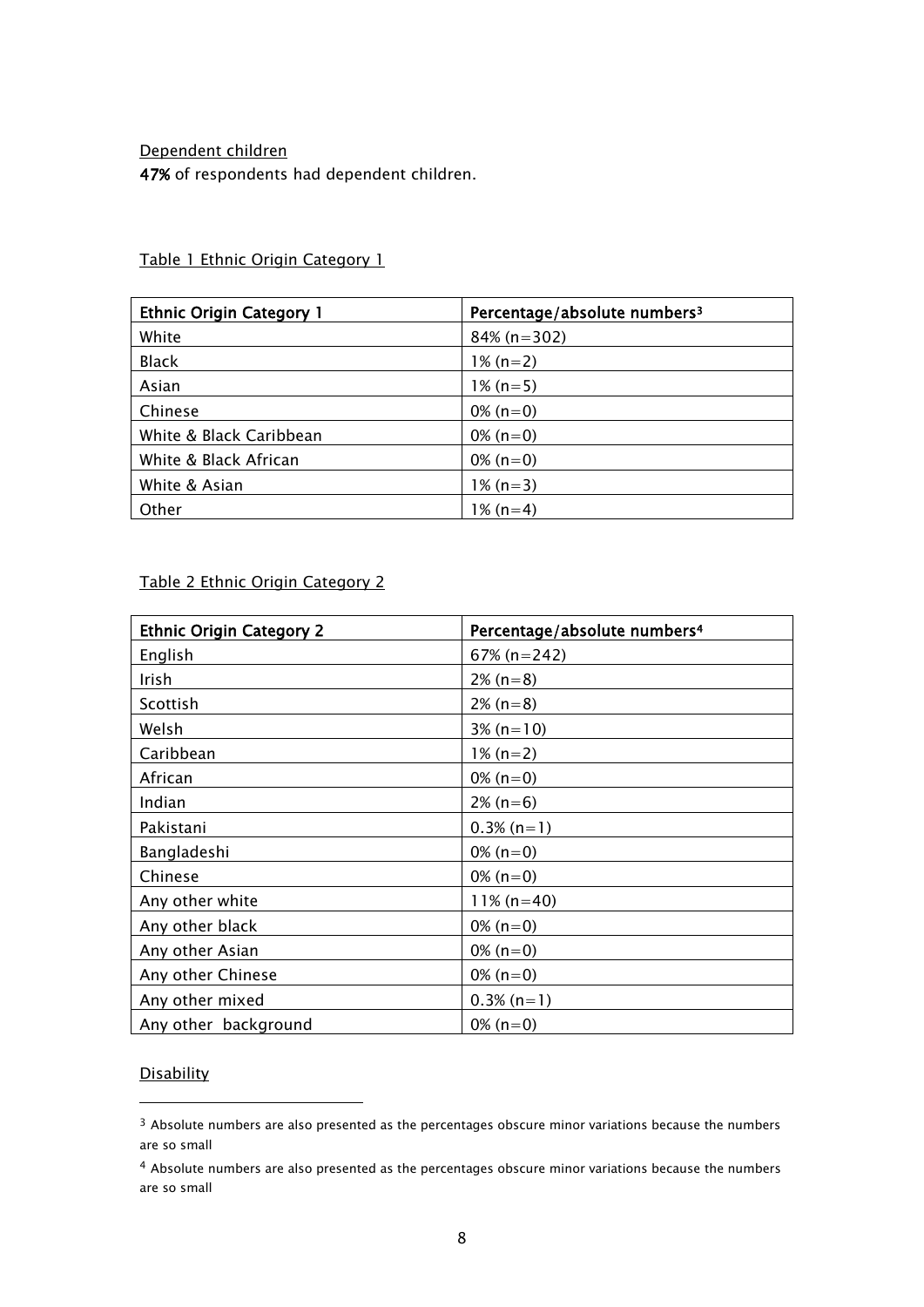3% (n=12) reported having a disability and the self reported<sup>5</sup> types of disability were Diabetes (n=3), Myalgic Encephalitis (n=1), Multiple Sclerosis (n=1), Dyslexia (n=4) and Rheumatoid Arthritis  $(n=1)$ .

#### Table 3 Sexual orientation

| Category              | Percentage/absolute numbers <sup>6</sup> |
|-----------------------|------------------------------------------|
| Bisexual              | $0.6\%$ (n=2)                            |
| Gay woman/lesbian     | $1\%$ (n=5)                              |
| Gay man               | $0.6\%$ (n=2)                            |
| Heterosexual/straight | $76\%$ (n=274)                           |
| Other                 | $1\%$ (n=4)                              |

#### Table 4 Religion/belief

| Category       | Percentage/absolute numbers <sup>7</sup> |
|----------------|------------------------------------------|
| No religion    | $33\%$ (n=120)                           |
| <b>Buddist</b> | $2\%$ (n=7)                              |
| Jain           | $0\%$ (n=0)                              |
| Hindu          | $0.8\%$ (n=3)                            |
| Sikh           | $0.6\%$ (n=2)                            |
| Baha'i         | 0% $(n=0)$                               |
| Christian      | $35\%$ (n=126)                           |
| Jewish         | $2\%$ (n=8)                              |
| Muslim         | $0.8\%$ (n=3)                            |
| Other          | $7\%$ (n=24)                             |

#### Hours worked

-

33% work part time and amongst those self-defined as part time, the number of hours worked ranges from 5 to 45 but the majority reported working between 16 and 20 hours a week. Three respondents said they were currently not practising (two because they are on maternity leave and one didn"t give a reason), one said they were semi retired hence only working part time and another said that it depended on their state of health.

<sup>5</sup> Some respondents chose not to disclose

 $6$  Absolute numbers are also presented as the percentages obscure minor variations because the numbers are so small

<sup>7</sup> Absolute numbers are also presented as the percentages obscure minor variations because the numbers are so small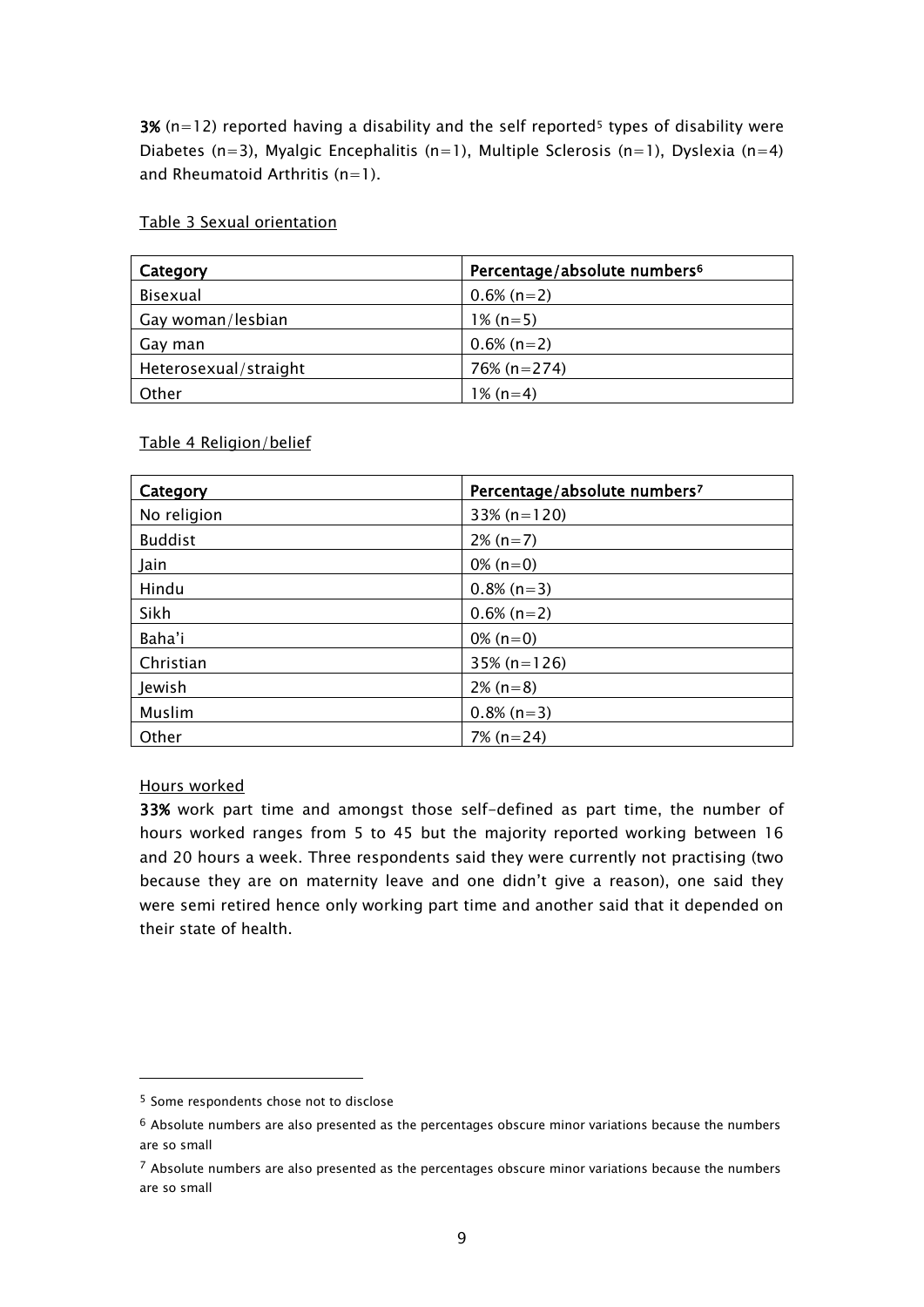### <span id="page-11-0"></span>The purpose of revalidation

90% thought the overall purpose of the revalidation proposals was clearly described. Of the small proportion who raised concerns most of these related to a resistance to revalidation in principle, a disagreement that a revalidation system of the type proposed improves safety for patients and anger at being treated the same as other health professionals as the following quotes illustrate.

"Because the government have 'told' the GOSC they 'must' do this. The government's objectives are not clear. This is an inappropriate, knee jerk reaction to Harold Shipman." (Respondent 176)

"Specific question, Slide 3, Point 2, "Revalidation would help to restore public confidence.' Do we have any evidence that there's any deficiency of public confidence in relation to osteopaths or is that more relating to doctors?" (Gatwick, Question 4)

"Do you really believe this is going to make a safer profession, because we fill a form in and you catch a few people on the edge? So if we all fill it in well and we all look great on paper, that doesn"t make us safer, it doesn"t make us more professional. It means you collect data for data's sake and we're just ... it's a waste of time." (Manchester, Question 24)

"To be seen to be safe via this process does not guarantee a "safe" practitioner. More time will be spent 'demonstrating on paper' one's safe practice, rather than actually working, loss of income. Effort becomes disproportionate to outcome." (Respondent 322)

"The problems were in the orthodox sector due to individuals acting illegally or unprofessionally osteopaths were registered after most of these events and cannot be associated with them". (Respondent 10)

### <span id="page-11-1"></span>Fairness

72% concluded that the proposals seemed fair. For many of those raising concerns there were anxieties about particular groups within the profession such as sole practitioners, part-time workers, maternity leave, practitioners in full time education, newly qualified practitioners and associates:

"Some of the categories could be difficult for a sole practitioner to answer - e.g. when details of training are reqd."  $($ Respondent 34 $)$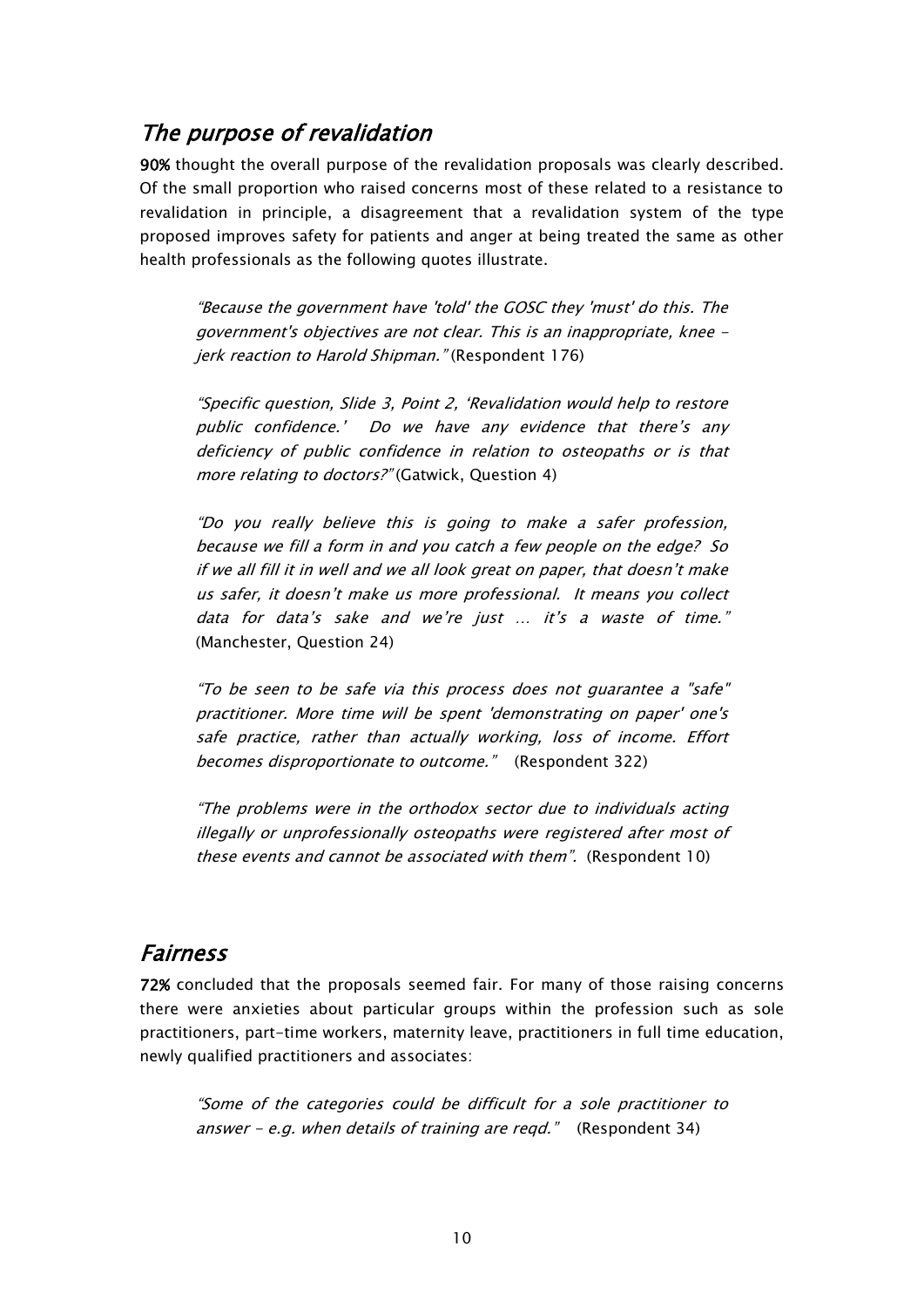"Part time, new graduate and associate osteopaths will have a large 'administrative' burden and unnecessary level of responsibility with the proposals regarding practice management." (Respondent 76)

"How is this revalidation procedure going to work with someone taking time off for childbirth or travelling or any other reason? Eg: I stopped working 6 months ago when I got pregnant. I may not start again for another year. And I may even have another child soon…" (Respondent 102)

"The process for becoming revalidated is dependent on demonstrating clinical skills, managing risk and being in clinical practice. Osteopaths involved in full time education will not have the evidence to present, to sustain registration". (Respondent 342)

"They seem to discriminate against those in sole practice (as resources  $+$  time are consumed) & associates who are not in a position to influence policy in the practice within which they work eg sole practitioners would have difficulty providing complaints procedures, so clarity about how this would be achieved would be helpful." (Respondent 252)

#### <span id="page-12-0"></span>**Proportionality**

For others it was about proportionality:

"No, not in their current form, I am not convinced that they are proportionate to the risk osteopaths pose to patients nor are the current proposals transparent in terms of how osteopaths will be assessed." (Respondent 356)

"It appears long winded - Osteopaths are self employed and do not get paid for CPD or now revalidation, Surely it can be condensed to get the information required without taking hours to complete (estimated hours required to complete 10-20 hours) Time must be taken from hours that would normally be relaxation away from work..." (Respondent 19)

#### <span id="page-12-1"></span>Health

Particular issues were also raised such as the requirement for practitioners to state that their health is good:

"Is it fair that we have to be in good physical health to work as an osteopath? Section 3 Are any other professions required to state this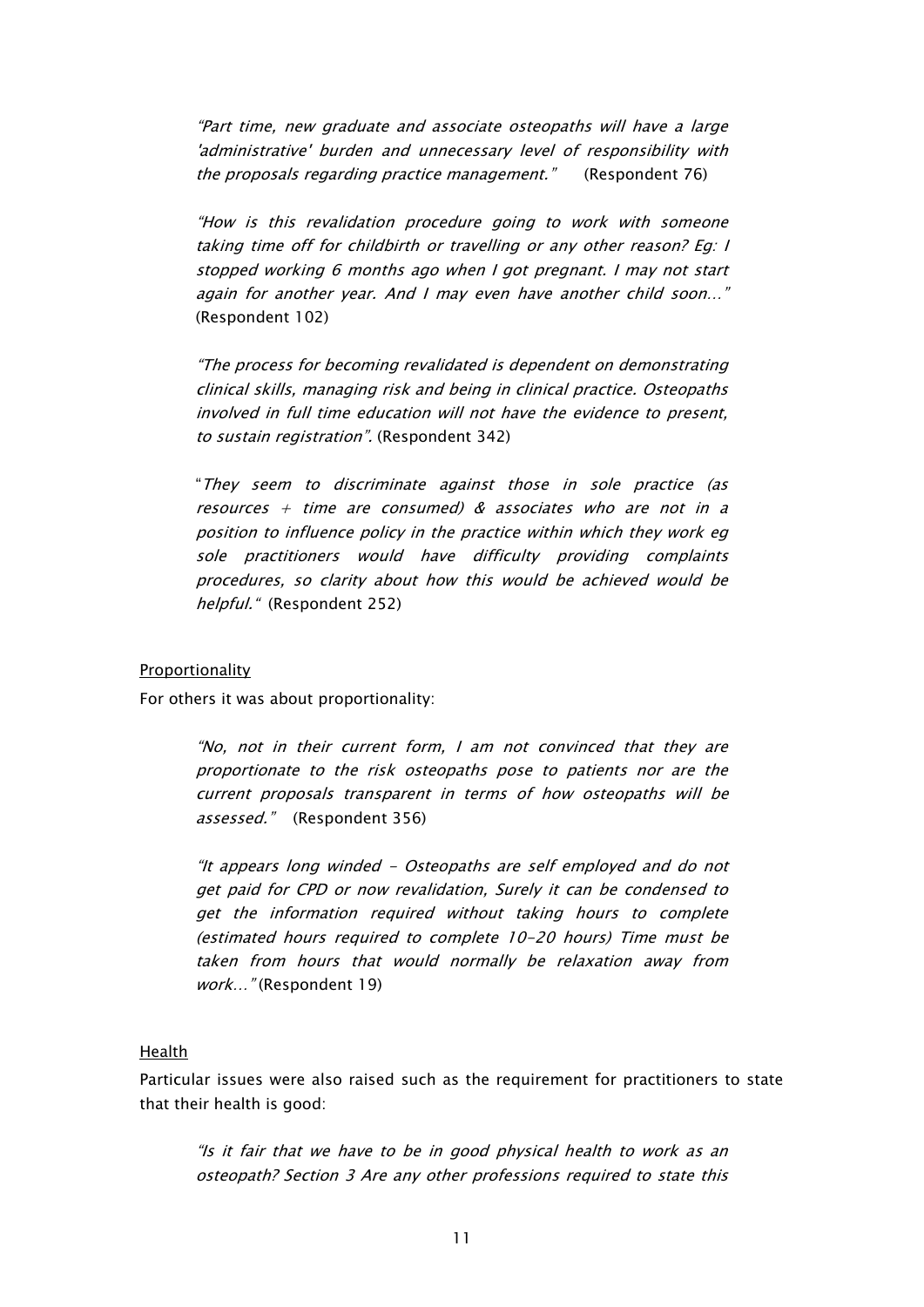at revalidation? This should not form part of requirements for revalidation." (Respondent 351)

<span id="page-13-0"></span>Impact of gender, race, age, disability, religion, belief or sexual orientation

83% reported that the proposals were unlikely to unfairly discriminate directly or indirectly against individuals because of their gender, race, age, disability, religion, belief or sexual orientation. However this figure may be influenced by the demographic characteristics of the respondents e.g. only 3% reported having a disability.

In the qualitative comments offered a significant proportion reported finding this question irrelevant as illustrated by the following quotes:

"Why do these facts need to be known - in this document race, sexual orientation, religion are to be declared. To what end?" (Respondent 27)

"This question irritates me. Is this political correctness gone mad?" (Respondent 357)

"Qs re Ethnicity, sexual orientation & religious beliefs are irrelevant, patronising, even condescending. I will never answer that - I'm simply a human being & do not wish to be sub categorised." (Respondent 107)

A few others, in their qualitative comments suggested that it would take time for the impact (if any) of gender, race, age, disability, religion, belief or sexual orientation to become apparent.

"This may be something that could possibly occur but may only become apparent should a case arise in due course once this scheme is in place." (Respondent 97)

#### <span id="page-13-1"></span>Women, age and disability

Of those who felt the proposals might be discriminatory this concern related to women, older practitioners and practitioners with particular types of disease condition or disability:

"Yes. Those in part-time practice are very often female because of child-care requirements and may be practising from home, meaning that evidence of practice procedures, external feedback may be more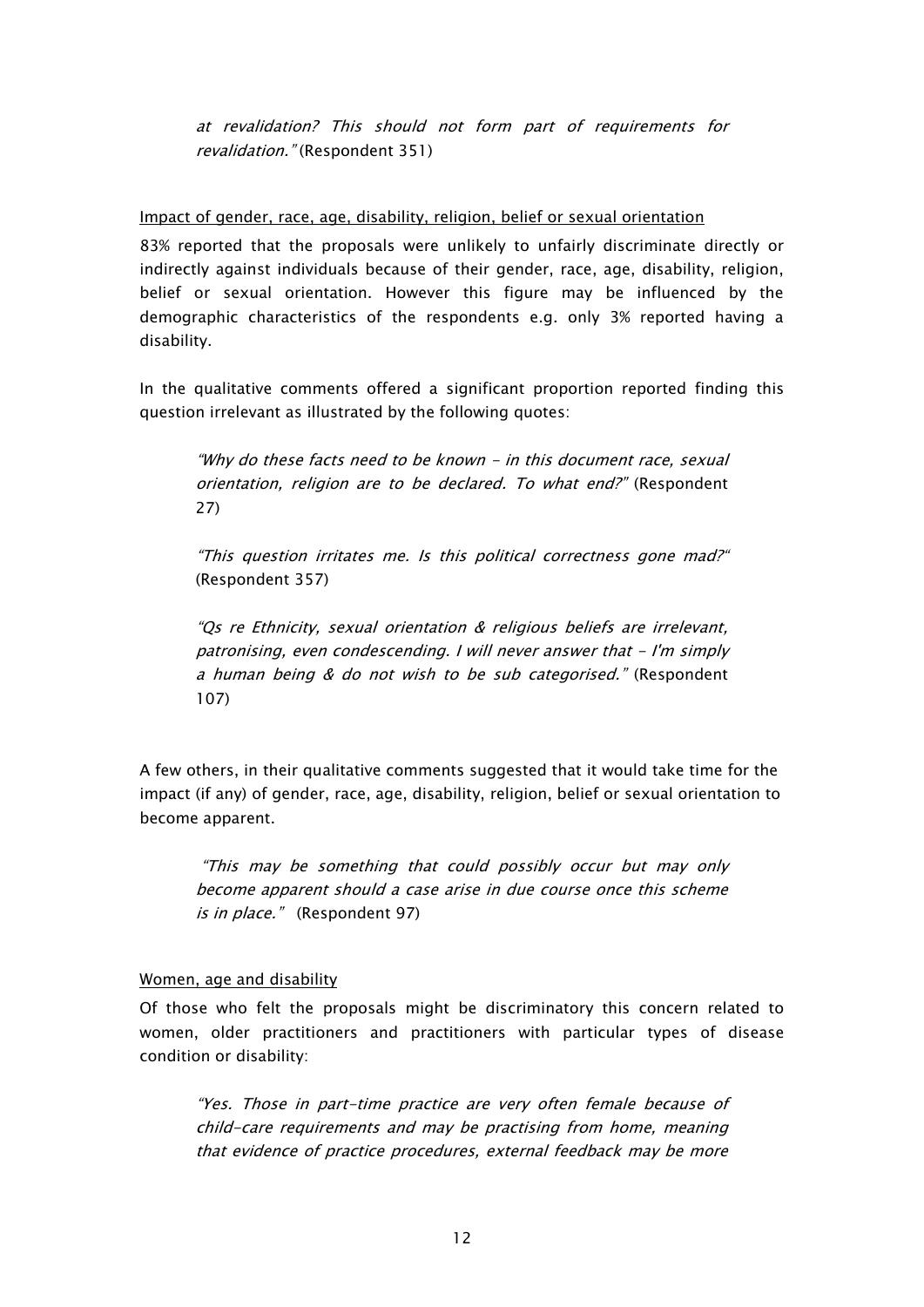limited than for e.g. an associate or principal in multi-practitioner environment." (Respondent 356)

"Age: - older osteopaths are unable to do the amount of work they used to therefore work part time but then have the same revalidation costs in time, money and effort." (Respondent 298)

"The proposals clearly discriminate against those with Autistic Spectrum disorders, many of whom, if not most, will be good Osteopaths but they will find several of the questions incomprehensible, unanswerable or hopelessly ambiguous, and they will also have great difficulty in identifying suitable documentary evidence." (Respondent 75)

"As an M.E. sufferer I am constantly exhausted  $+$  would need an extension to handing in the forms if suffering a particularly bad attack. " (Respondent 127)

"I understand currently you can only reply in writing. This could cause problems to those of us with learning difficulties. Some help for example submitting the answers on tape, would be appreciated. I am doing this with help and not being limited to a set time frame helps!" (Respondent 201)

"Visual impairment: the format of this printed document i.e. the colour scheme makes it difficult for anyone with a visual impairment to access the document easily..." (Respondent 328)

There were also concerns that the impact of this discrimination might be cumulative:

"The current proposals will be hardest upon the smaller practices maybe those run from home even. The practitioners in this category are more likely to be women, those who are older and those who have certain types of disability. "(Respondent 311)

Suggestions about how this direct or indirect discrimination might be prevented were restricted to extending the time period for those taking time off for maternity leave and religious beliefs, and not sharing such data (ethnicity, gender, disability etc) with assessors in case it biased them.

#### <span id="page-14-0"></span>Impact of area of practice

68% said the proposals were unlikely to unfairly discriminate directly or indirectly against individuals because of their area of practice e.g. educator, researcher etc. Of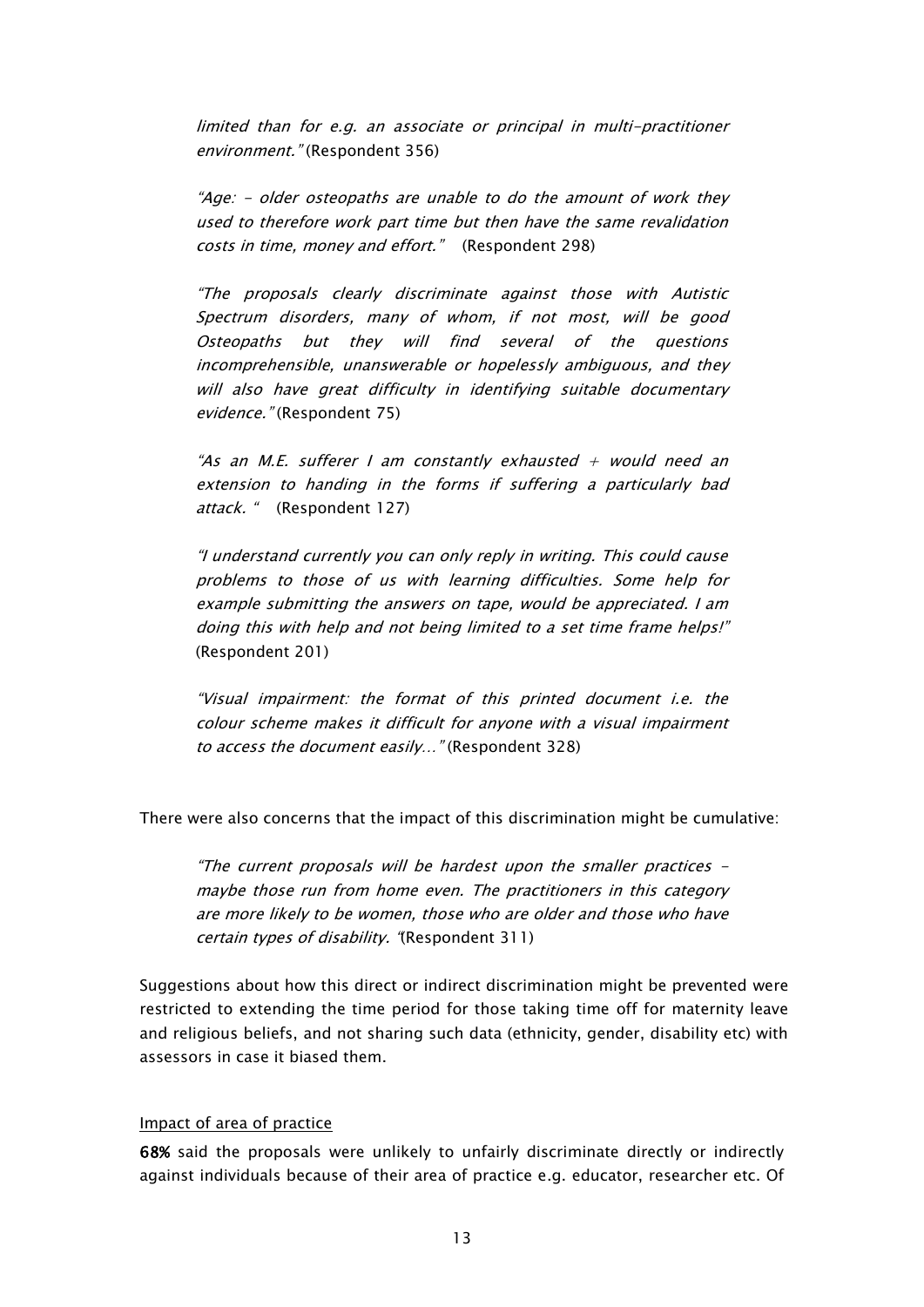those who raised concerns these related to ensuring sufficient hours are spent in practice, and the challenge of having a low number of patients or specific types of patients only:

"The amount of time in practice may vary according to their teaching or research commitments. Therefore their ability to provide evidence & audits may be impacted." (Respondent 232)

"Might be limited if your patient list is a) specific b) low in number in order to provide relevant examples. " (Respondent 227)

Some suggested that there should be a different set of questions or a different form for these groups.

"Proposals to include questions of teaching and research, if that is the main focus of their practice in section 1" (Respondent 208)

"Sections 2 and 3 would be impossible for a full-time researcher. Osteopathic research needs to be encouraged so some allowances would need to be made in this circumstance. " (Respondent 251)

#### <span id="page-15-0"></span>Impact of being on more than one professional register

 75% agreed that the proposals were unlikely to unfairly discriminate directly or indirectly against individuals if they are on more than one professional register e.g. GOsC and General Medical Council, Health Professions Council, Nursing and Midwifery Council. There was a general request that CPD should be transferable between and/or mutually recognised different regulators and some respondents suggested that there should be liaison between the different regulators so that individuals on more than one register do not have to repeat the process more then once in the same year and one respondent even suggested that there should just be one umbrella register:

"Different CPD/revalidation process means, what may be fine for one profession such as nursing, with relevant education & training may not be for osteopathy - is there provision for the transfer of skills? Such as patient contact, clinical hours?" (Respondent 136)

"CPD for other than Osteopathy should be credited I am on the GMC and also need medical CPD. Also need medical acupuncture CPD. I find 12 month timescales for CPD difficult to arrange - I often end up doing some CPD just to get the hours in rather than waiting for some more valuable CPD." (Respondent 149)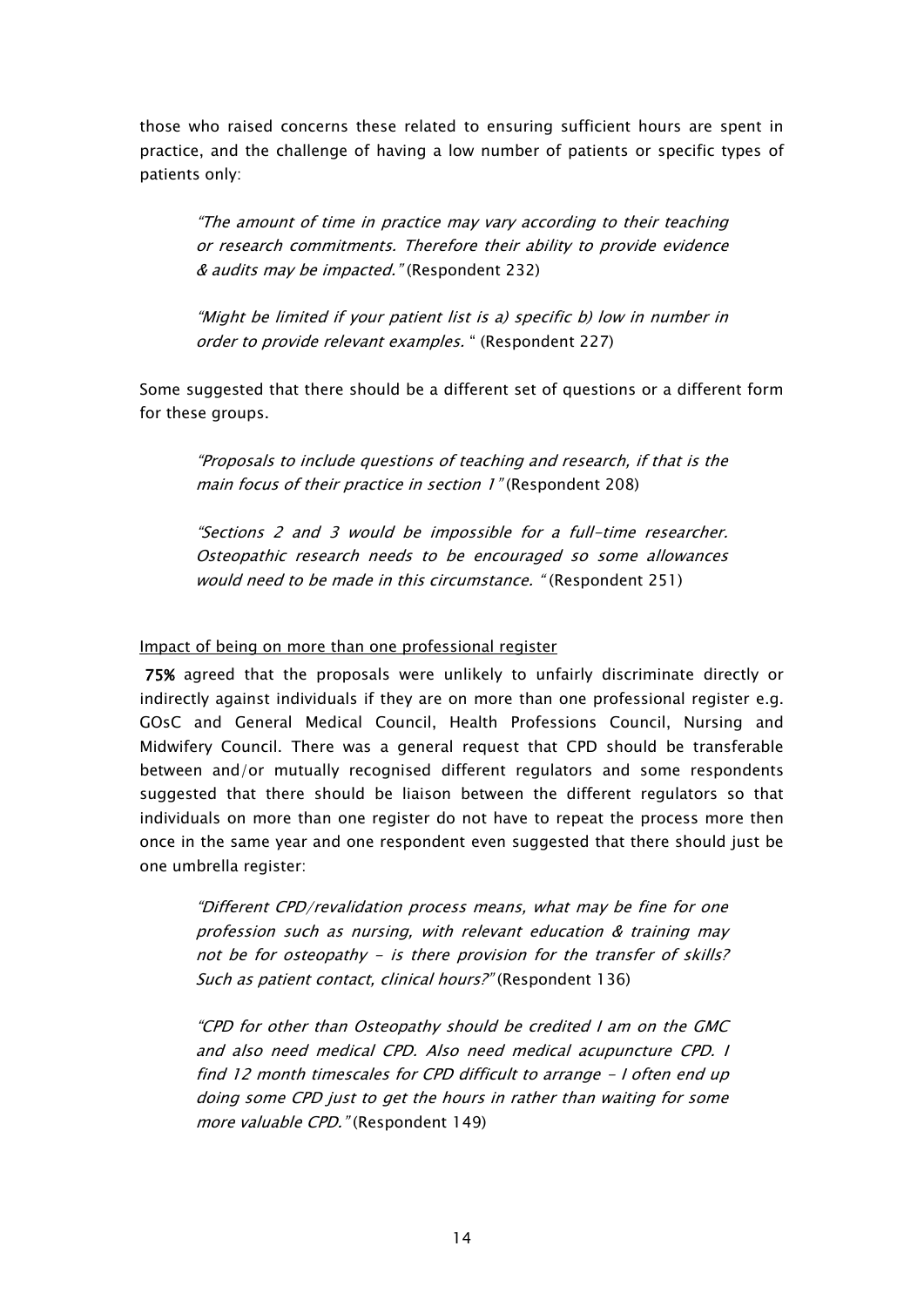#### <span id="page-16-0"></span>Part-time practitioners

27% thought that the proposals might unfairly discriminate directly or indirectly against individuals because they work part-time and this related to the volume of patients seen and the associated impact on opportunities for learning and undertaking the range activities required, the impact of being part time on income and therefore access to CPD, and the proportionately greater burden of the revalidation paperwork. Although most respondents realised that the important thing was ensuring competence:

"The volume of paperwork and documentation would be the same if you were part time or full time or in a large or small practice. The burden would be greater on individual and part time practitioners. " (Respondent 353)

"How part-time is part-time, and how much part-time is insufficient practise? Small numbers of patients may mean difficulty in answering some questions." (Respondent 286)

"…on the revalidation form it says about the number of hours you do Osteopathy, now I work part-time because I"m having a family, what assurance are the GOsC going to say when they look at my form and say 'I do ten hours or two hours' and somebody else does 70 hours, I don"t have enough data possibly in order to fill in the revalidation form if I"m doing a small amount of hours. I"m hoping by the time this comes out that I"ll be working a lot more because my children will be more grown up, but I am sure there are other people in the same situation that don't do it full-time and are going to really struggle with finding patients consultations to pull from. Reading through it threw me slightly, I just couldn"t answer these questions, I don"t have enough information..." (Glasgow, Question 7)

"Maybe. A part time worker has less available money to spend on CPD i.e., attending expensive conferences which may be considered as more valid CPD from local case studies evenings with local colleagues." (Respondent 20)

"It might be argued that the work involved filling out the forms was onerous for somebody working part time, although I think all osteopaths have to reach the same standard regardless of full or part time. " (Respondent 91)

Some also suggested that in the future there may/should be a minimum hours requirement: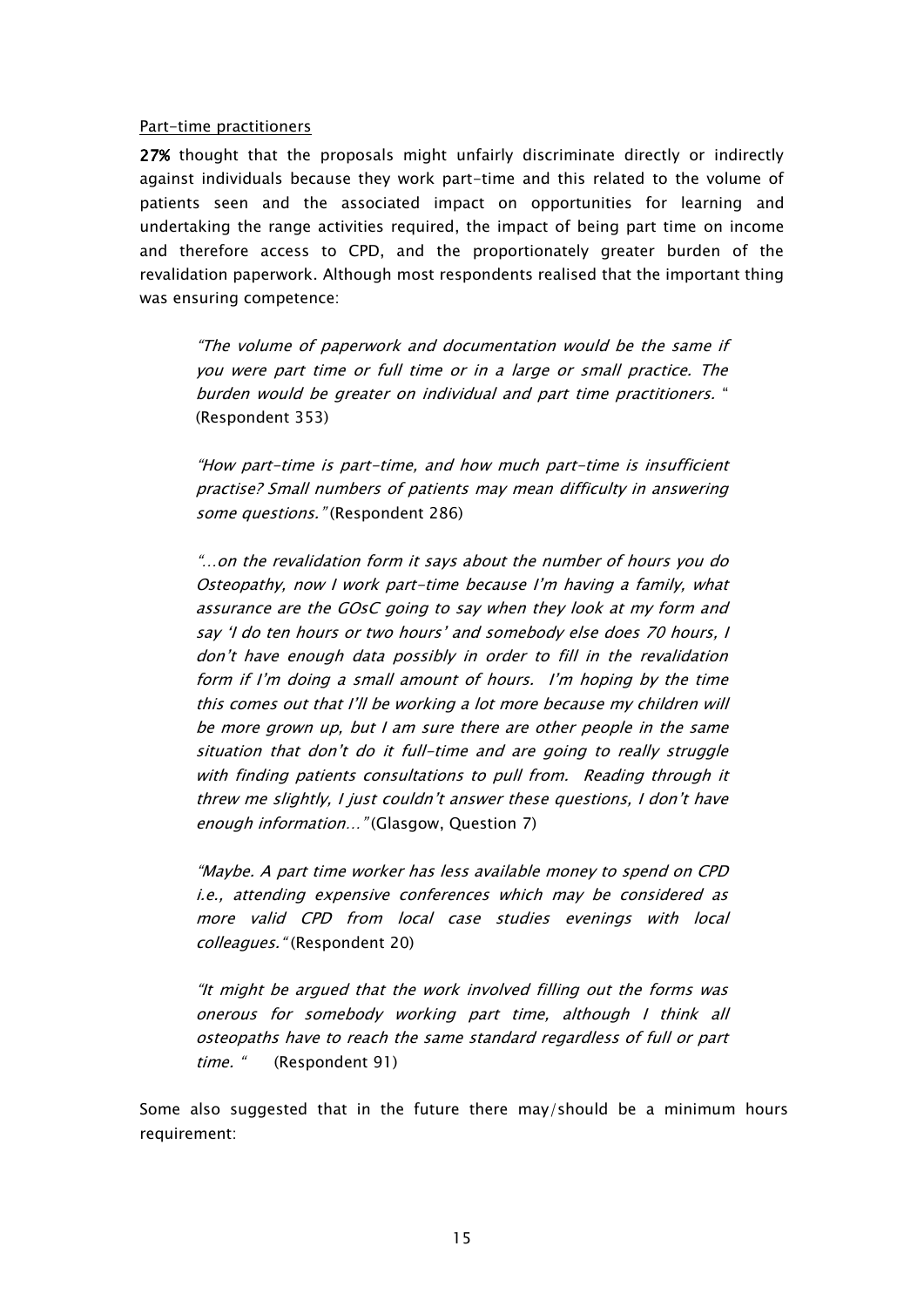Like a lot of other osteopaths, I work part-time. Is there going to be some sort of minimum hour requirement or minimum patient number requirement in order to be considered that you are practicing at sufficient frequency and professionalism? (Gatwick, Question 23)

"There are issues about how much a person need to be in practice in order to maintain competence in the handling of patients" (Respondent 216)

Practical ways respondents suggested for addressing this that would reduce the burden on part timers and indeed all osteopaths and that would also meet with the safety and competence requirements included ensuring the paperwork to be submitted is as focused and succinct as possible, and increasing the amount of online study opportunities.

#### <span id="page-17-0"></span>Unintended consequences

44% suggested that they could foresee unintended consequences arising from implementation of these proposals. These included issues such as osteopaths wrongly ending up at stage 2 because they have misunderstood the forms, expense and time required resulting in people having to leave the profession, a focus on the detail of the process i.e. development of polices, audits and so on rather than the purpose i.e. safer practice, and even a shift to osteopaths working in bigger practices:

"If stage one forms are filled in poorly (due to lack of guidance maybe) much time, cost + processing will be spent chasing competent osteopaths." (Respondent 254)

"…unless fees/CPD/self-assessment/courses are proportionate to income, there may become a point where I feel I would be better off leaving the profession, than finding the funds to fulfil requirements indeed may not be able to." (Respondent 13)

"Osteopaths will develop an "evidence generating" mentality, writing fire evacuation policies, referral protocols etc. which will really say nothing about fitness to practice." (Respondent 75)

"A move towards corporate osteopathy and away from community practice in a manner similar to many dental practices. Where continuity of care is reduced. This produces a profession more easily regulated but there is less personal service for the patient." (Respondent 125)

Some concerns were also raised about practitioners "gaming" the system: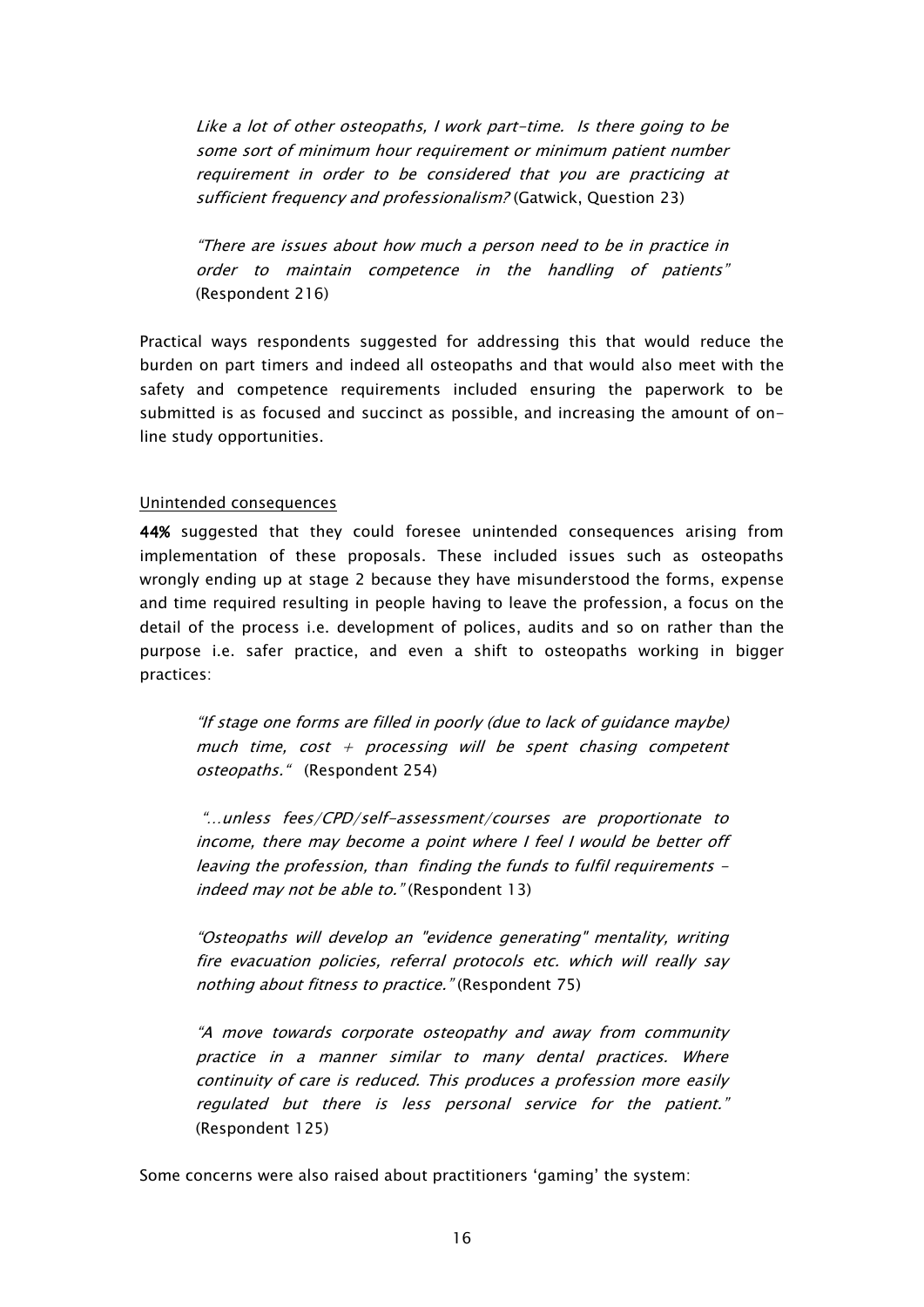"The revalidation process at stage 1 could be entirely copied for subsequent 5 yearly submission! De-validating the process." (Respondent 27)

"People lying on the forms. Spot cheeky "mystery shopper" patients. A formal written examination." (Respondent 68)

### <span id="page-18-0"></span>Stages of the revalidation process

77% thought the four stage model as described with each osteopath being required to submit a self-assessment every five years appeared to offer a feasible process for the revalidation of osteopaths which is likely to meet the needs of both the profession and the public. However it is worth noting that there were no responses from patients or patient representative organisations.

Some concerns were expressed about the reliance on self assessment, ensuring the process was a simple and straightforward as possible, and whether five years is the appropriate time period:

"We are clinicians. If GOSC really wants to revalidate with a view to ensuring safe clinical practice, I don't think you can rely on selfassessment. The most dangerous aspect of practice is not knowing what you don't know (to quote Donald Rumsfeld!) Only some form of exam can bring this to light. "(Respondent 90)

"Too long winded! It should be streamlined and be more practical not political. For example question 1 a & b will have the same answers for most osteopaths" (Respondent 19)

"Why 5 years? Do you expect an individual"s clinical practice to change significantly over such a short space of time?" (Respondent 139)

"Is the five-year cycle actually set in stone? … Because it seems to me ridiculously short period if this is something that we have to keep doing. Five years is nothing in a professional life. I would go for something much longer in-between." (Gatwick, Question 2)

#### <span id="page-18-1"></span>Assessors

Several respondents also requested more detail as to the detail of each stage of the process and in particular who would be carrying out the assessments: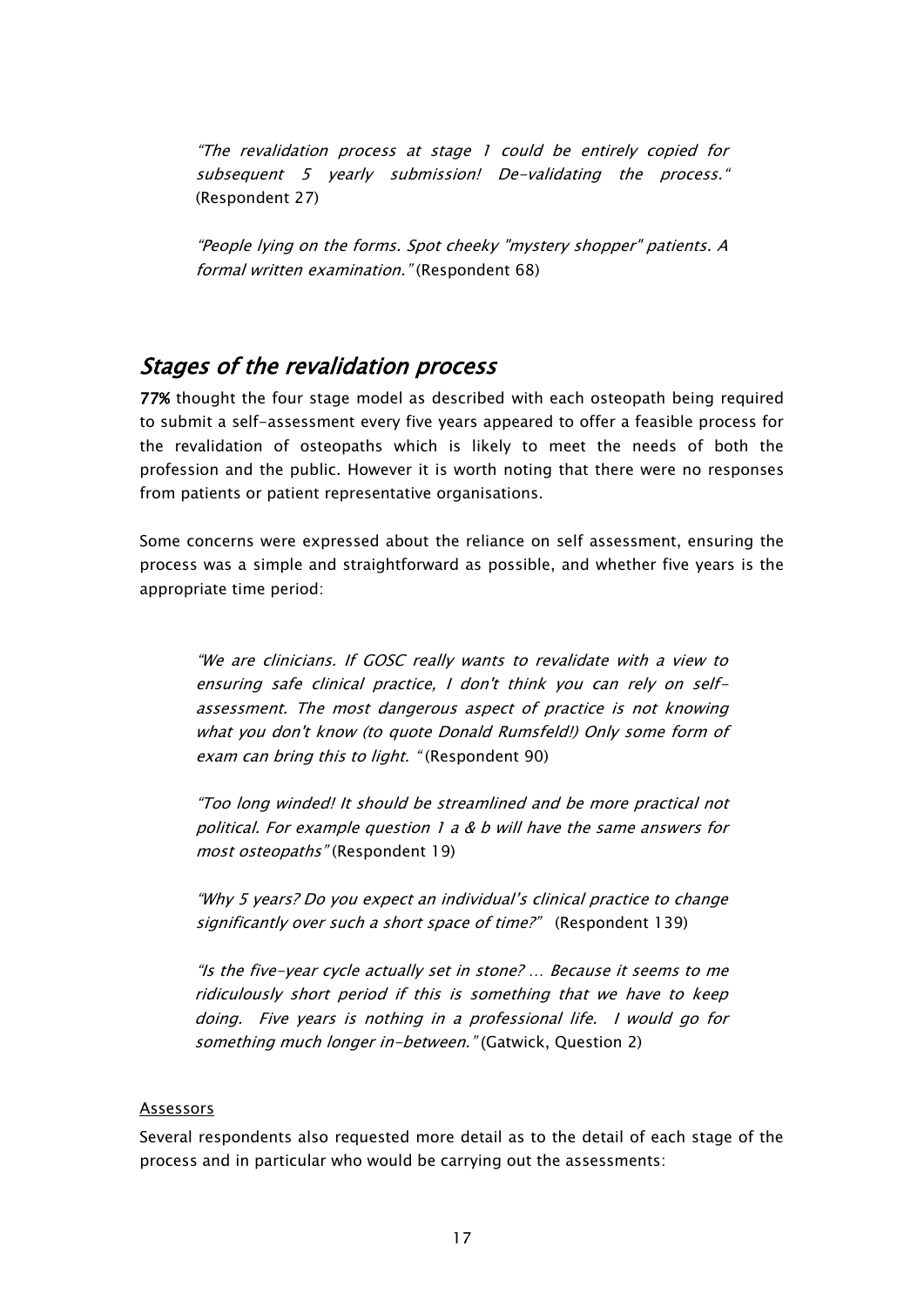"No indication is given regarding (i) the make-up of the assessment (panel/person) (ii) what form remediation will take, how assessed & what time scale (iii) Methods/modes of appeal. (iv) Percentage of random sampling (v) how the rolling selection of osteos is divided." (Respondent 318)

"Who is going to do the assessing, how will they be trained, will they be paid? The PPP process was only viable because a relatively small number of osteopaths gave a vast amount of time for free and I do not think anyone would be prepared to do that again" (Respondent 216)

"Does the process, which looks very fair and very reasonable at least on first assessment, but the way a process works is on the individuals within it. In this case the key people in terms of the trust of the profession will be who the assessors are, what their skills are, how they will be chosen - would they come from an inner circle of people known to the GOsC or would there would be a more open and transparent method of selecting them and choosing them?" (Stansted, Question 2)

"Can I be reassured that your panels will themselves be totally current with all the changes which are going on in the base knowledge? "(Stansted, Question 16)

#### <span id="page-19-0"></span>Remediation

Some concerns were also expressed about assuring the quality of courses to support remediation:

"Just a quick question about the remediation process because CPD currently, the courses that are provided by any provider are not regulated in any way or checked for quality. I was interested to know how one would remediate on the basis of no quality control on provision of CPD." (Gatwick, Question 7)

### <span id="page-19-1"></span>Guidance notes

84% thought the guidance notes were clear and 78% agreed they were sufficiently comprehensive. Indeed one respondent felt the guidance notes gave too many hints as to the 'right' answer: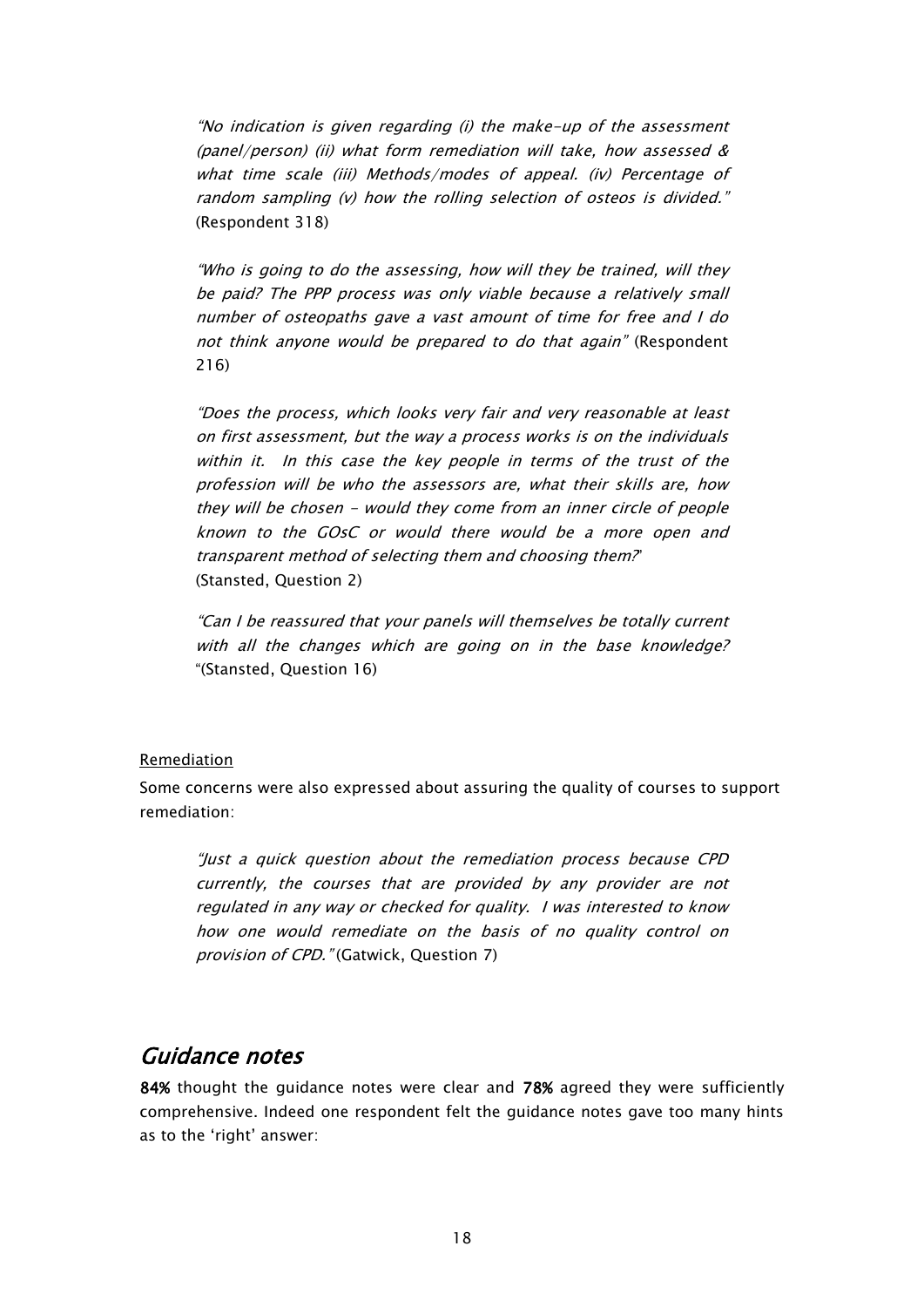"The guidance notes often make the questions self-answering e.g. "if not, do you have any plans to do so?" The answer, of course, is yes." (Respondent 75)

Although 79% responded that the guidance notes made it clear what osteopaths will need to do, some areas were identified as requiring further attention including giving more guidance on the amount and detail of information expected, whether some of the examples are truly examples and optional or are in fact required, and whether acknowledging areas of weakness could be detrimental to GOsCs view of the osteopath, and whether there would be an appeals process:

"Need more guidance on volume of answer - this has the potential to be many hours of detailed work and documentation." (Respondent 131)

"The notes suggest possibilities but it is easy to expect that all the information is areas that we all required to achieve e.g. question 18 is clinical audit going to be compulsory." (Respondent 185)

"I've recently relocated and have a very small practice and I'm probably going to spend more time doing practice audit than I am actually seeing patients, and I wonder how hard-line you're going to be on the sort of health and safety stuff. Because it's obviously very relevant but it's not something… you know I've far more interest in reading research and finding out about patient needs in my own professionalism than I am about formalising those bits about my front room." (Taunton, Question 7)

"Unclear as to impact on the osteopath of section 5 p20 (19a) Reflection on weak areas of practice. Must we all have weak areas? Does such an admission make an osteopath vulnerable?" (Respondent 310)

"…this is an important thing and has potentially catastrophic effects if you are deregistered. Presumably there's going to be a proper appeal process to… if somebody is in danger of that situation." (Taunton, Question 12)

### <span id="page-20-0"></span>The self assessment form

The respective percentage responses about the self assessment form are as follows:

- a) clear 82%
- b) comprehensive 86%
- c) relevant 69%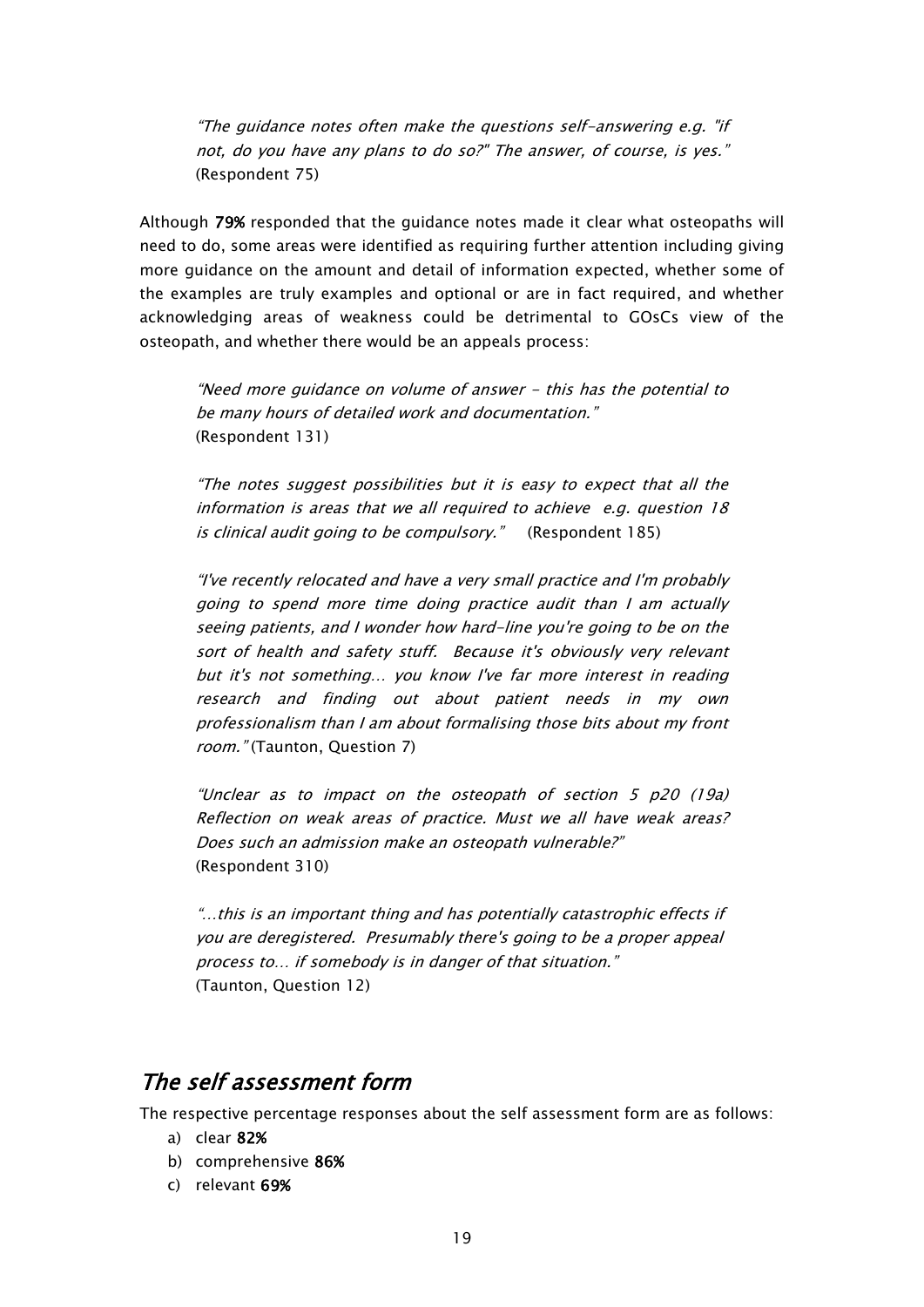#### d) appropriate 65%

Some concerns were expressed about whether it was all appropriate and relevant to those practising as associates and locums, whether or not there should be a minimum hours requirement and that the system may just reward those who are good at filling in forms rather than practising osteopathy:

"Aspects of 'practice management' are not relevant/appropriate to all practitioners - far too much about 'health & safety', practice policy for associates... (see 5 &10)" (Respondent 76)

"…locum practitioners who only spend a few weeks in practises may not be able to show documentations for practice running/dealing with complaints. It's not really relevant for them." (Respondent 102)

"The form will not evaluate whether an osteopath is fit to practice, simply how good they are at completing forms. A random sample of osteopaths should be audited & screened at their practices in the same way as with tax returns. They should automatically progress to stage 2 or 3 even without concerns." (Respondent 141)

### <span id="page-21-0"></span>Evidence

The respective percentage responses about the suggested examples of evidence osteopaths would be expected to provide to support their assessments are as follows:

- a) relevant 73%
- b) appropriate 70%
- c) sufficient 74%
- d) feasible to collect 60%

Concerns included time taken to collect, the availability of these sorts of evidence especially clinical audit results and complaints, and an inbuilt bias for large practices rather than single-handed practitioners:

"Very time consuming so osteopaths may not bother, which defeats the object! Also, what is to stop us in 5 years just using the same answers & evidence? Need to be more focussed & clinical." (Respondent 26)

"In 27 years of practice I have not had a complaint  $+$  so cannot provide an example of such, (6.d)" (Respondent 84)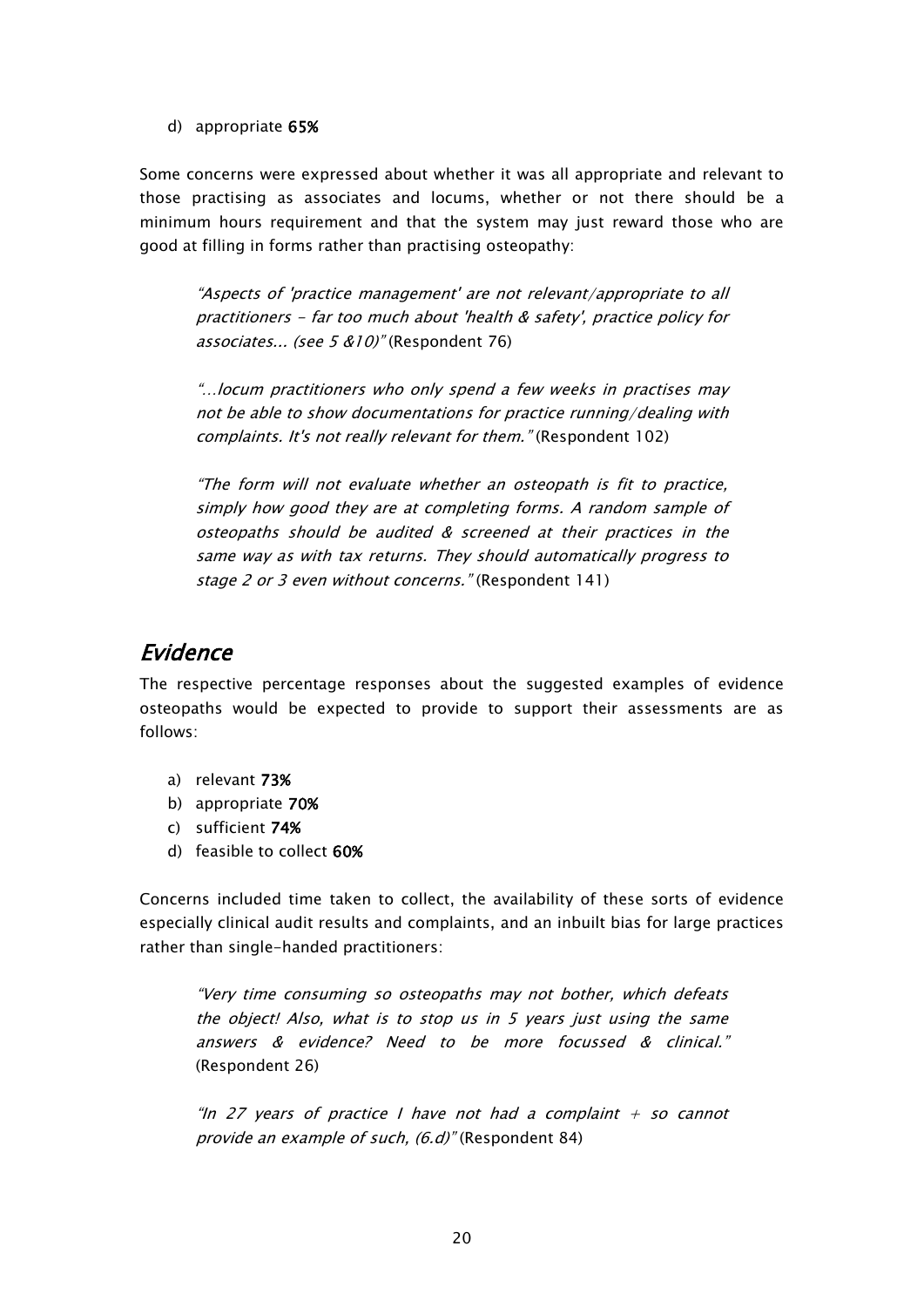"Every practice is different. The large urban 'car park' osteopathic practices, I am sure would have no problem providing every document asked for. A 'one-man' equally professional practice, would have difficulty in providing evidence like e.g. clinical audit outcomes simply because I haven't got any!" (Respondent 152)

"…about the clinical audit. A lot of people in this room are sole practitioners, they"re doing everything from taking the money from patients and doing all patient notes and everything else that we do every day. It feels that there might be a slight bias towards those practices who have receptionists, who have a person who can actually detail all of the information that we get and catalogue stuff. It's slightly taking away from the business of taking care of our patients to be writing audits on a regular basis and trying to do all the extra paperwork that it's possibly suggested this service wants. (Gatwick, Question 7)

Indeed there was a suggestion that the sources of evidence suggested might say more about the practice rather than the individual practitioner:

"I think what you're doing here is assessing practices rather than osteopaths. What if you get five osteopaths in a practice who have no control over things you want them to demonstrate?" (Manchester, Question 13)

### <span id="page-22-0"></span>Special interests

In the draft self assessment form being consulted on it says "Whilst the GOsC does not currently recognise any specialist or advanced practice in osteopathy, it acknowledges that osteopaths have special interests which may be the focal point of their practice. Therefore the GOsC wishes to take account of special interests when it revalidates an osteopath..." which provoked a lot of comment from respondents. Some questioned the definition of special interest. Others argued that it was unfair to treat osteopaths with a special interest or interests differently and were unconvinced that having a special interest necessarily posed an extra risk to the public. Still others were supportive of the need for particular updating in the osteopaths area of special interest.

In terms of what constituted a special interest concerns were raised about definition and the implications for assessment:

"When does something become a special interest as opposed to just part of your general practice?" (Taunton)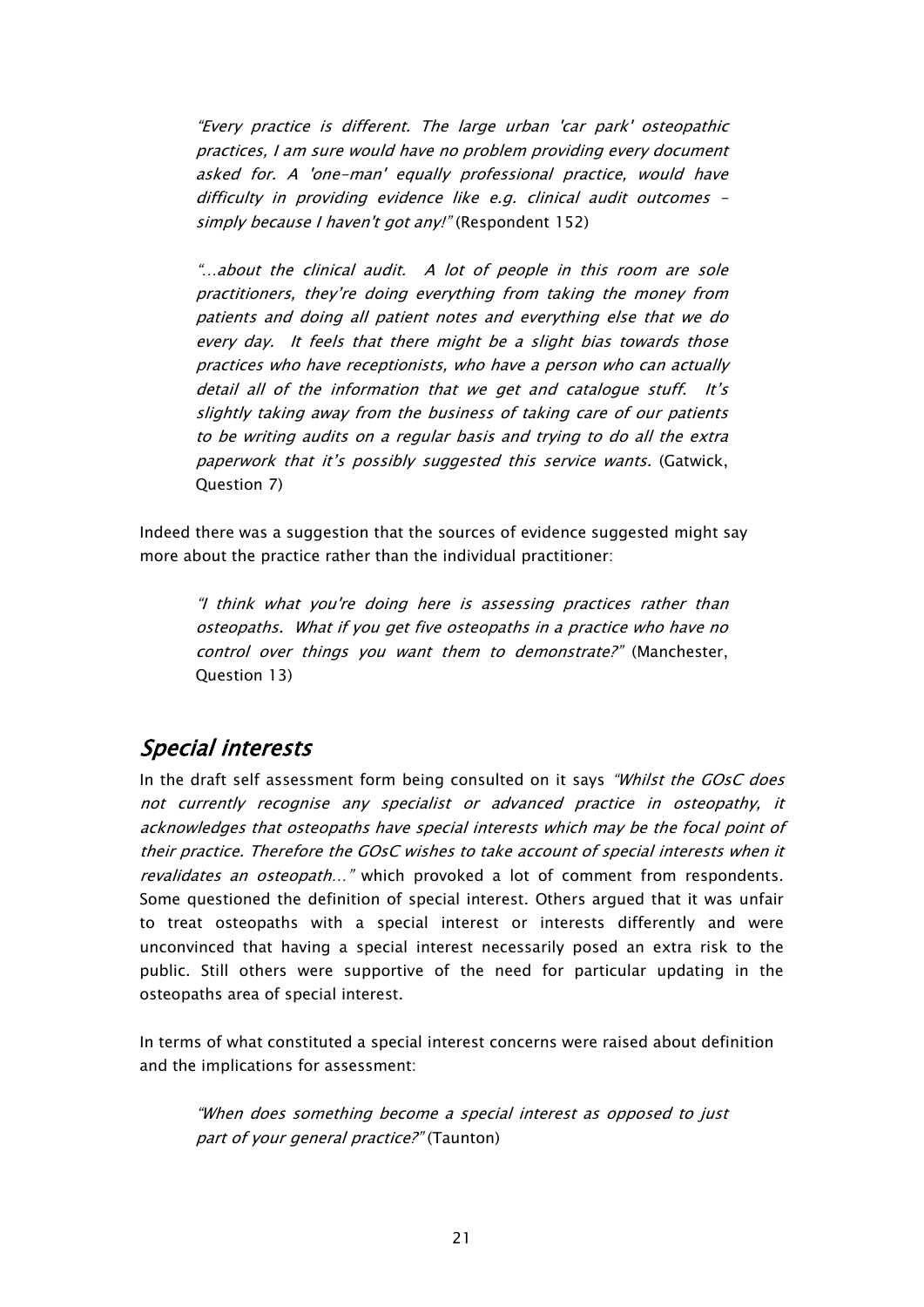"Under clinical practice of osteopathy Question 2a) - Different types of patient (infants/elderly/sports) are grouped with an osteopathic technique (cranial) - this does not make sense. You do not declare a special interest in soft tissue or articulation (also taught at undergraduate levels) - so why cranial? "(Respondent 312)

"Q 2 not clear - do we refuse treatment to babies, infants, children, women who may be pregnant, the elderly, dental patients, sports people if we haven't done postgrad special training - do we not treat visceral or medical conditions. We may not be promoting ourselves or seeing what we do as special." (Respondent 208)

"…how can a judgement be made on special interests which are outside the sphere of experience of those reviewing the self assessment form?" (Respondent 162)

"Revalidation must be overseen by a range of overseers with sufficient knowledge of all aspects of osteopathy so that practitioners with interests in visceral, cranial or paediatrics are not discriminated against." (Respondent 244)

"The other question I had is about this issue of specialist practice which Adrian just raised. I'm interested in how the assessors ... how we"ll be assessed and will the assessors have...you know, will there be a requirement for the assessors to have experience of the kinds of areas of practice that we bring up? And also how will the GOsC ... are the GOsC going to provide guidelines about what constitutes a specialist area of practice? Because I see osteopathy as a whole, I see it as general practice, and I see it as a set of principles that can be applied to anyone." (Stansted)

The rationale for treating osteopaths with special interests differently was thought to be unfair and unconvincing by some:

"The proposals discriminate against practitioners using cranial techniques, or treating infants & the elderly & sports injuries (page 12) 2a) b) c) d) osteopaths specialise 100% in osteopathy" (Respondent 310)

"More examples needed on Q18 Q2 to illustrate what you mean by "potential risks" and "steps" to "reduce additional risk" associated with special interest areas. "(Respondent 245)

"I have a concern about the risk related to specialism within Osteopathy, the way we"re taught is the cradle to grave approach,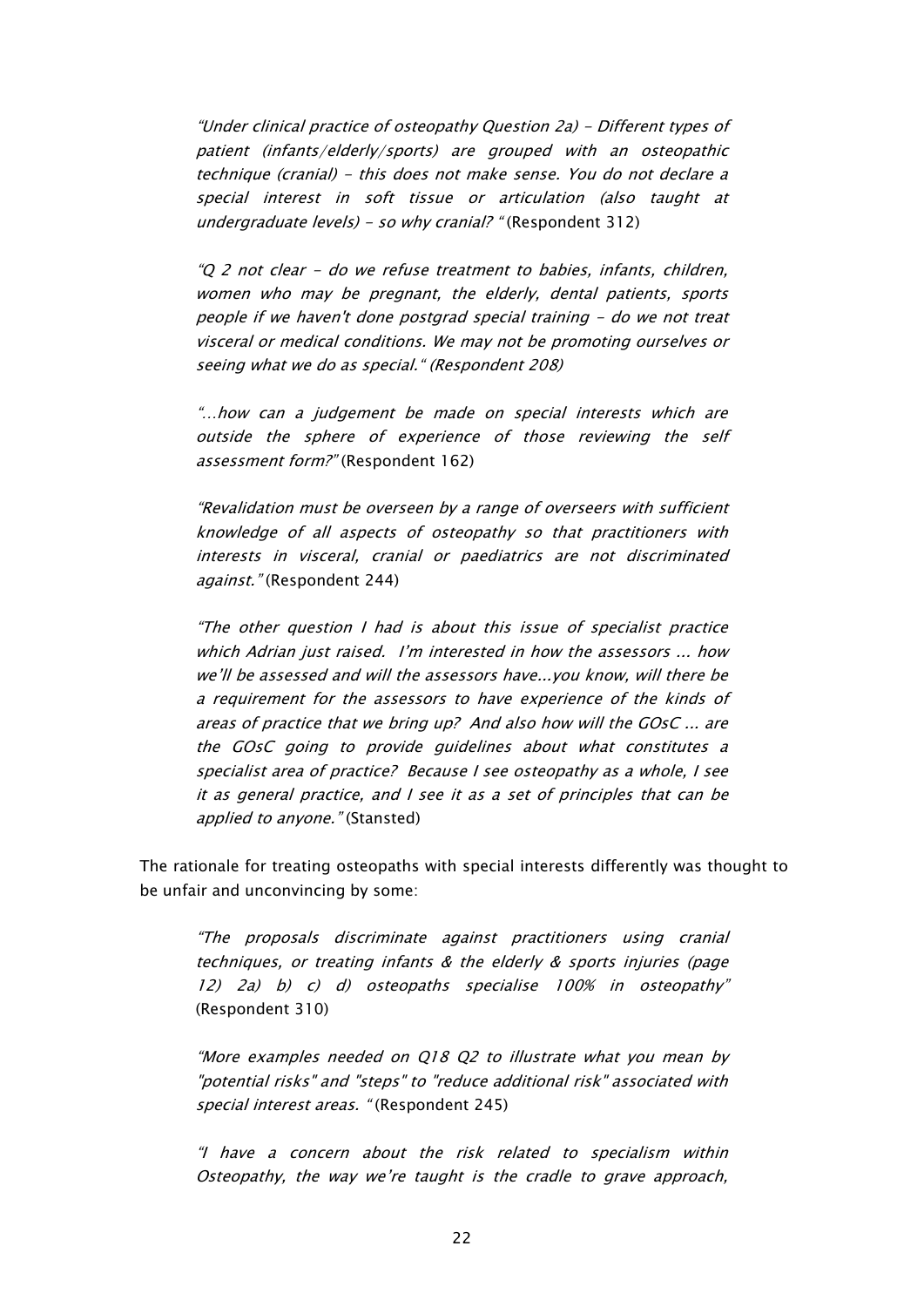we"re all supposed to be able to treat all ages, all conditions and it seems that we"re splitting into three, Paediatrics, Animals and Sports all have institutions relating that special application of Osteopathy and it seems that in the long term you"re viewing a register with a split, much like the nursing register has a split for various specialities and that there's an extra onus on you to get more education relating to an area that you might have more interest in. At what point does an interest become a speciality? What point do we need then extra evidence to support that speciality and if we do need extra evidence to support interests, for example children, does that exclude Osteopaths who haven"t declared that as an interest, from treating children? It creates a lot of problems, dividing that bit about the risk and risk related to specialism." (Glasgow)

On the other hand some respondents did support the need for osteopaths undertaking particular updating in their areas of special interest:

"If there are going to be areas of special interest, then CPD should require a certain number of hours or percentage devoted to that special interest." (Respondent 343)

### <span id="page-24-0"></span>Continuing professional development (CPD)

29% thought that GOsC should amend particular elements of CPD to support revalidation. Others thought that the current CPD requirements should be sufficient for revalidation:

"Make the CPD return (along with a good disciplinary record) be sufficient for ongoing revalidation." (Respondent 1)

Suggestions for amendment included numbers of CPD hours, how to integrate CPD with revalidation, availability of courses, quality of courses, funding and whether current GOsC expectations regarding CPD hours and content were too/not rigorous enough, and once again whether there should be a minimum hours of practice requirement was raised as an issue:

"Reduce the number of CPD hours required the year the stage 1 Revalidation document is required as it is a big chunk of time out of clinic to do both in one year." (Respondent 31)

"Combine CPD with revalidation & assess both every 5 years." (Respondent 48)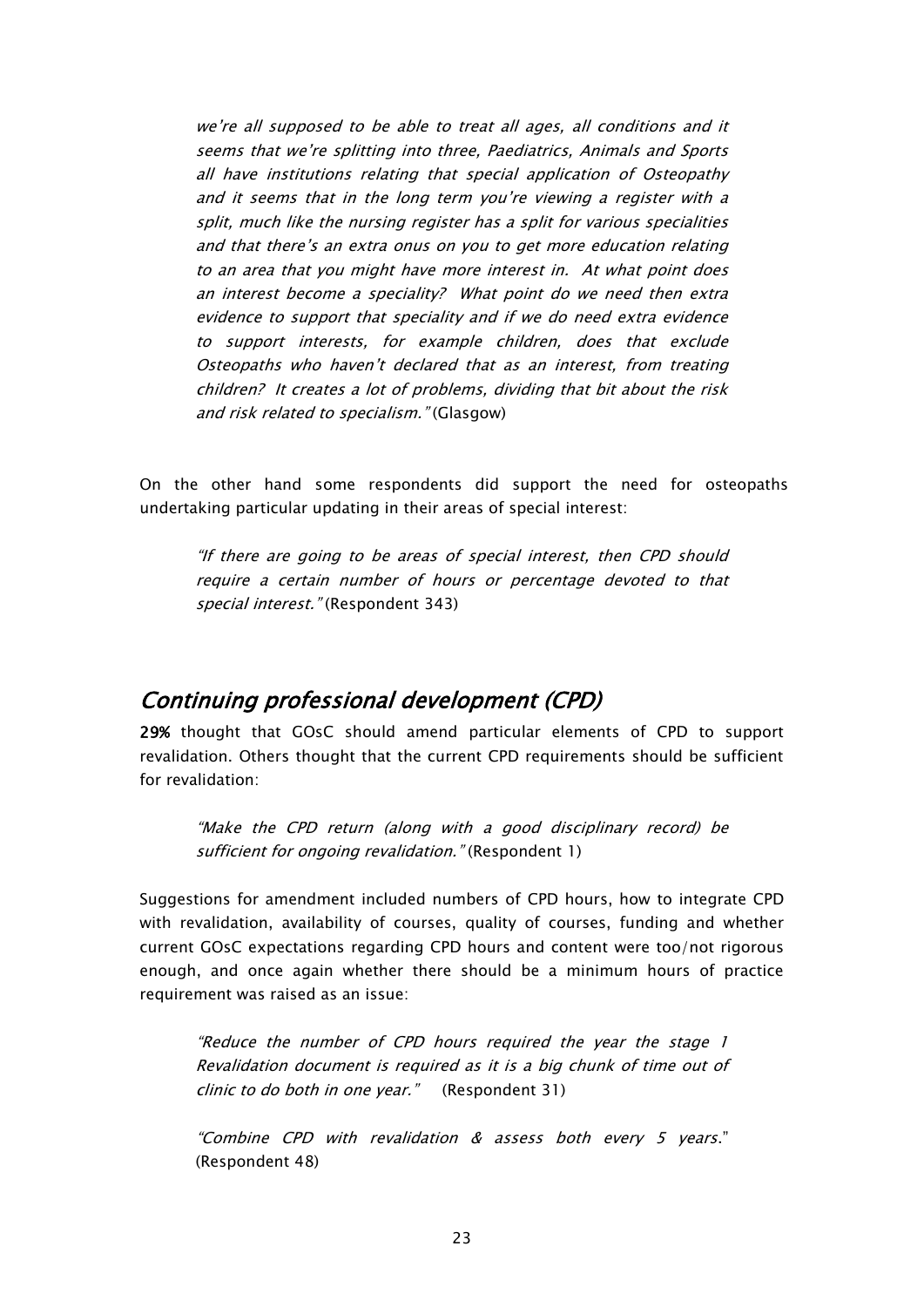"…given the fact that you have made CPD so useful to all of us and have basically made it such that we are all doing CPD regularly and now you"re wanting to make it a part of this, how exactly are you going to keep it all the same for everybody if all of us are doing completely different CPD and you don"t really strictly speaking say, 'You should be doing this, you should be doing that', it's left open to us. So if every single one of us is doing completely different sort of style CPD, how are you going to then knit it into this to make it basically valid for all of us?" (Stansted, Question 5)

"There is scope to restructure the CPD documentation so that it matches the revalidation documentation in the four sections making it easier for practitioners to take information from the CPD and easily incorporate it into the revalidation portfolio. "(Respondent 211)

"I have thought since the beginning of CPD that GOsC might provide courses in the elements of our practice which is considers nonnegotiable. e.g. First Aid, Neurological testing, Abdominal screening, Red flags etc. Not sexy, but I would imagine osteopaths would welcome the opportunity to partake...." (Respondent 338)

"…core topics and CPD, surely wouldn"t that be sufficient, mandatory core topics, key core topics like Pathology, Orthopaedics, Neurology, differential diagnosis, pros and cons of cervical adjustments and so on an open door basis, each Osteopath required to do some core topics, a certain amount of hours per year and so on, is that the way to do it? "(Glasgow, Question 8)

"The GOSC need to find a way to validate post-grad courses so that they are of a standard fit to be used for CPD purposes. Otherwise the whole exercise has no meaning" (Respondent 7)

"If CPD is going to be so tantamount to the revalidation, is the General Osteopathic Council going to take more responsibility for validating CPD courses in the future so that people aren"t wasting their time attending courses that the General Osteopathic Council will then deem unnecessary? "(Gatwick, Question 20)

"CPD should include a minimum number of patient contact hours if an osteopath wishes to be registered as "practising". Ongoing practical experience is a better gauge of competence than completing educational requirements. "(Respondent 123)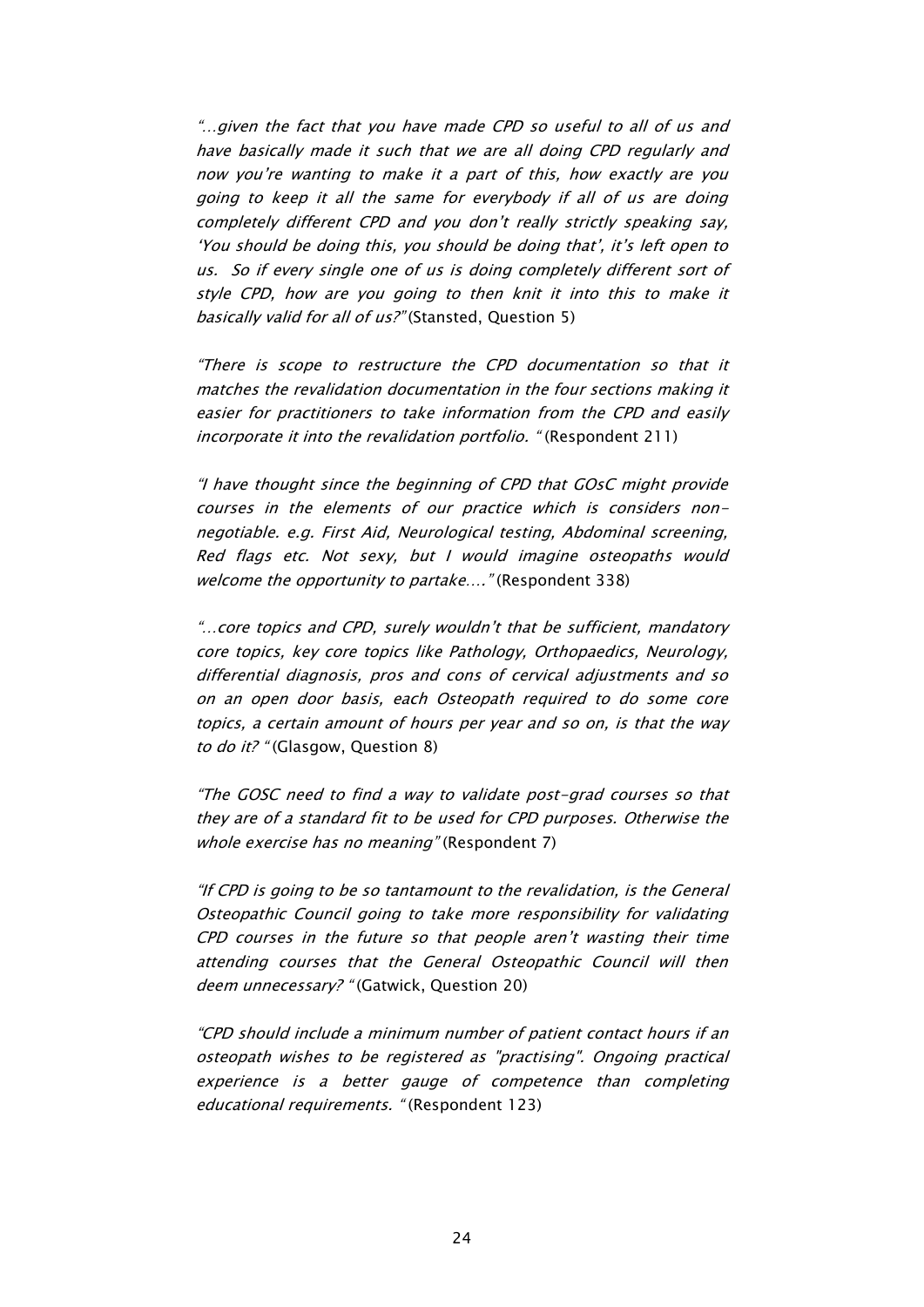### <span id="page-26-0"></span>Refining and improving the proposed revalidation process

Suggestions varied from a desire to reject the process in its entirety to details such as the colour of the written materials and the impact on those who are colour blind and recommendations for standardisation across all professions, some concern about the need to undertake clinical audit, anxiety about plagiarism, and a desire for the assessment criteria to be published:

"More emphasis should be put on providing evidence from actual cases with case history forms and patient management rather than clinical audits which many of us don't have." (Respondent 118)

"The original PPP took place over 3 years there were allegations of later applicants copying PPPs of earlier successful applicants  $=$  can you prevent this?" (Respondent 10)

"Provide applicants with your assessment criteria - standard practise." (Respondent 130)

"…I"m interested to know, will the assessment criteria be made clear, because for us as osteopaths that"s the most important thing in being able to provide the kind of feedback that will be appropriate? We need to know how we are being assessed." (Gatwick, Question 1)

#### <span id="page-26-1"></span>Cost

Concerns about the impact on the cost of registration were present in the written responses and emerged as a particular issue in questions at the consultation meetings:

"Could I just ask, is there going to be any financial cost to us as osteopaths to go through the revalidation procedure?" (Gatwick, Question 21)

"Looking at the GMC, their fees quadrupled when they realised that revalidation was going to happen. I mean, are our fees going to increase significantly as well?" (Taunton, Question 6)

"I"ve been qualified fifteen years and if the revalidation process had been there and the CPD had been there when we first started, I"d have done 30 hours CPD a year, I"d have done three revalidations already, and I"d be having to buy new storage for my notes. I"d be doing clinical audit and governance... you know, the bottom line is that patients ring up and they want to know how much it"s going to cost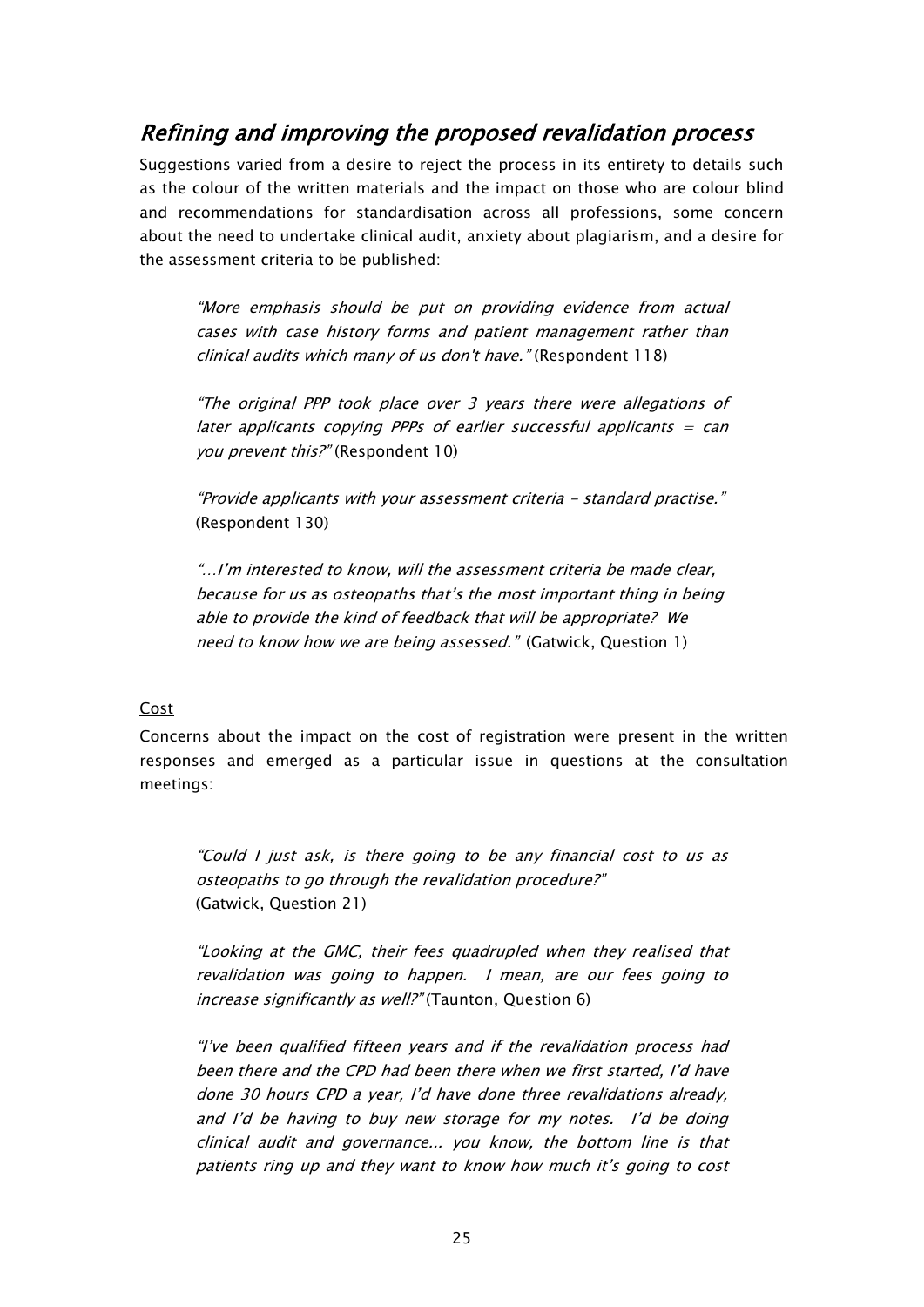and how quickly they can be seen. All of the things that you"re introducing now are going to ... the bottom line is, I"m going to have to charge my patients. You know, osteopaths are dropping out of the profession, why is that, and some of it is well, "It"s costing too much to be an osteopath and it"s taking too much time to do the paperwork'. It's not really a question, it's a statement really." (Stansted, Question 27)

"Accepting that revalidation was not a scheme thought of by ourselves, but a scheme sent down by this super efficient government of ours in order to restore public confidence in Osteopathy, which I don"t think too many people have noticed it being missing, but what hasn"t been mentioned anywhere so far, and I think this is going to because no offence to government bodies but they are self perpetuating and they grow and they grow and they grow, has anyone costed this? The General Medical Council revalidation scheme, when it comes into practice will presumably be funded by government; our scheme presumably will not be funded by government, it will be funded by ourselves but in effect that doesn"t mean funded by ourselves, it means funded by our patients. In a time of economic stress it looks like we will probably have to up our fees in order to pay for whatever it is we"re going to have to do and by doing that, that in itself will have a defeating purpose by turning patients away because they"re going to have to pay more for something that really they"re not interested in despite the fact that we"ve got to do it. There"s no mention of costs here or of ongoing predictions of costs, can you maybe give us some follow up on that?" (Glasgow, Question 3)

### <span id="page-27-0"></span>The consultation process

Only a few comments have been made about the consultation process itself and the majority of these relate to a preference to have been supplied with a return envelope, preserving anonymity and/or the role of the GOsC vis a vis government. Being consulted in general and the regional meetings in particular were positively commented on by many respondents. There was a general acknowledgment that the consultation process itself has been handled well although some scepticism was also expressed about whether the responses would really make a difference:

"Thank you for actually consulting." (Respondent 186)

"Great to be able to do it online" (Respondent 204)

"The general meetings are very informative and a positive way of obtaining information/feedback. I'm afraid there will be a long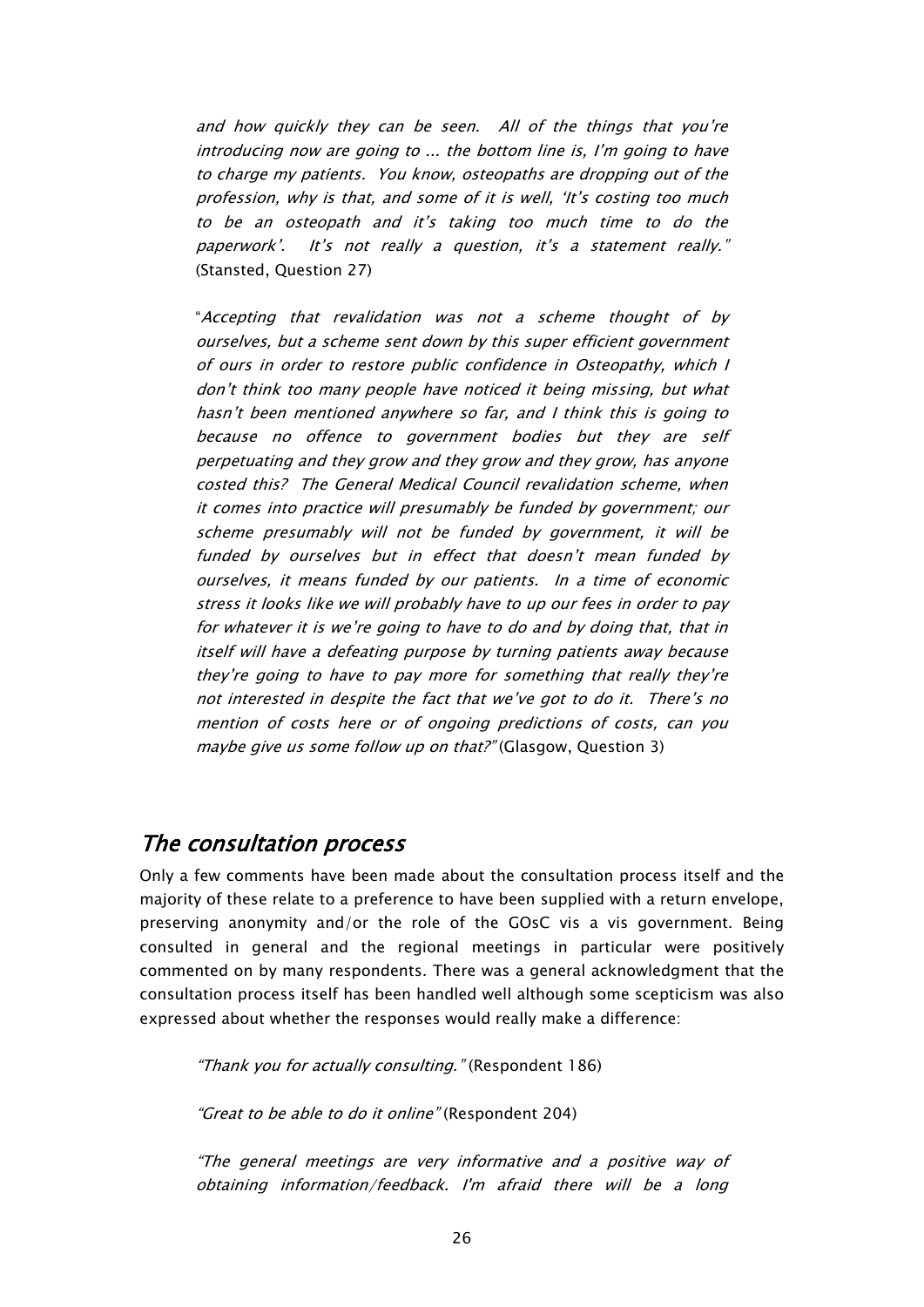process of 'drafts' occurring, but that's the only way to refinement." (Respondent 156)

"I found the consultation meeting to be very helpful and constructive and not the usual them and us battles between the council and practitioners which can so often overshadow these events…" (Respondent 211)

""I think the consultation process is a good idea but I think you are only asking questions that you are interested in - and I feel that the decisions have already been made." (Respondent 142)

"It would be nice to think this was not a done deal already as the questions make it difficult to whole heartedly agree or disagree a choice of models would be nice!" (Respondent 122)

"The consultation process outwardly has seemed open and listening, yet the documents reflect that certain agendas are being pursued. It is difficult to reconcile the content and the context. One must adopt a cautious attitude. Will we be heard?" (Respondent 353)

"…How much of this is actually now cast in stone, because all the talking has been quite generalised and I"m a bit confused still as to what exactly is going to be required?..." (Stansted, Question 29)

#### <span id="page-28-0"></span>Equality and diversity

Very many concerns were expressed about the equality and diversity information requested in the questionnaire and its relevance:

"I fail to see how topics such as gender and religion should affect ones ability to be an osteopath and why such consideration of discrimination is needed! I strongly feel that positive discrimination is wrong and discrimination in it's own right! " (Respondent 39)

"The section 2. is intrusive  $&$  not relevant in my view." (Respondent 133)

"I think it is entirely inappropriate & v. unusual to have to provide personal data on a form like this - including equal opps data." (Respondent 131)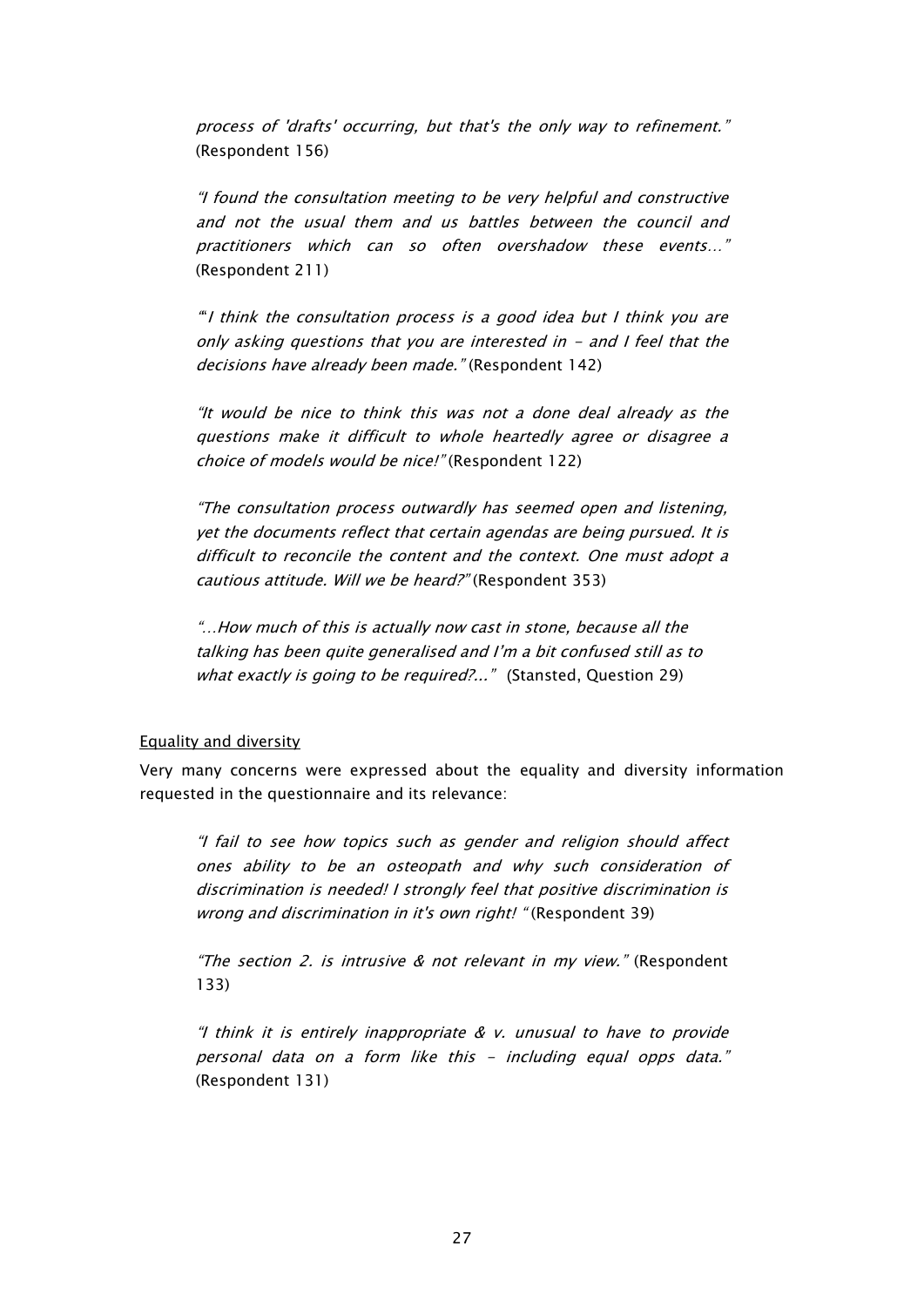## <span id="page-29-0"></span>Issues for implementation

The consultation responses indicate there is a high level of anxiety amongst osteopaths to get revalidation right and an understandable fear of failure. This would appear to indicate the need for clear guidance to osteopaths about what is required for revalidation the importance of active support for implementation including GOsC and others developing templates for policies and procedures and giving advice on audits etc:

"Will the GOsC be looking for a percentage of failures?" (Stansted, Question 7)

"A respondent"s self-assessment form may be misinterpreted. Clever individuals who are good at "working the system" and form filling and communicating what they do on a paper will have no problem where as someone who is a competent and safe practitioner may fail to successfully communicate this on paper." (Respondent 314)

"It would be extremely helpful if the GOsC could provide a written example so that osteopaths can see exactly what is required. Also, workshops would be beneficial to give osteopaths the opportunity to discuss any queries or difficulties which they may have." (Respondent 248)

"Much guidance is needed on eg patient information leaflets, audits, written practice procedures, external feedback to discover what is acceptable to re-validation." (Respondent 310)

"Increase guidance material eg. downloads available for complaints procedures, health and safety, data protection so we can be sure to meet the legal requirements as well as those relating to revalidation. This would mitigate the increased paperwork burden." (Respondent 189)

The consultation responses indicate that some up-skilling of the profession in particular areas such as clinical audit may be required in order that they can meet the requirements.

"It seems unfair to require us to do things that we have no idea how to do - such as practice audits & and giving info regarding roles of treatment, since no statistics are available." (Respondent 320)

"Hi. Would you, or the BOA for that matter, consider running regional clinical audit workshops prior to the first pilot in 2010, because if you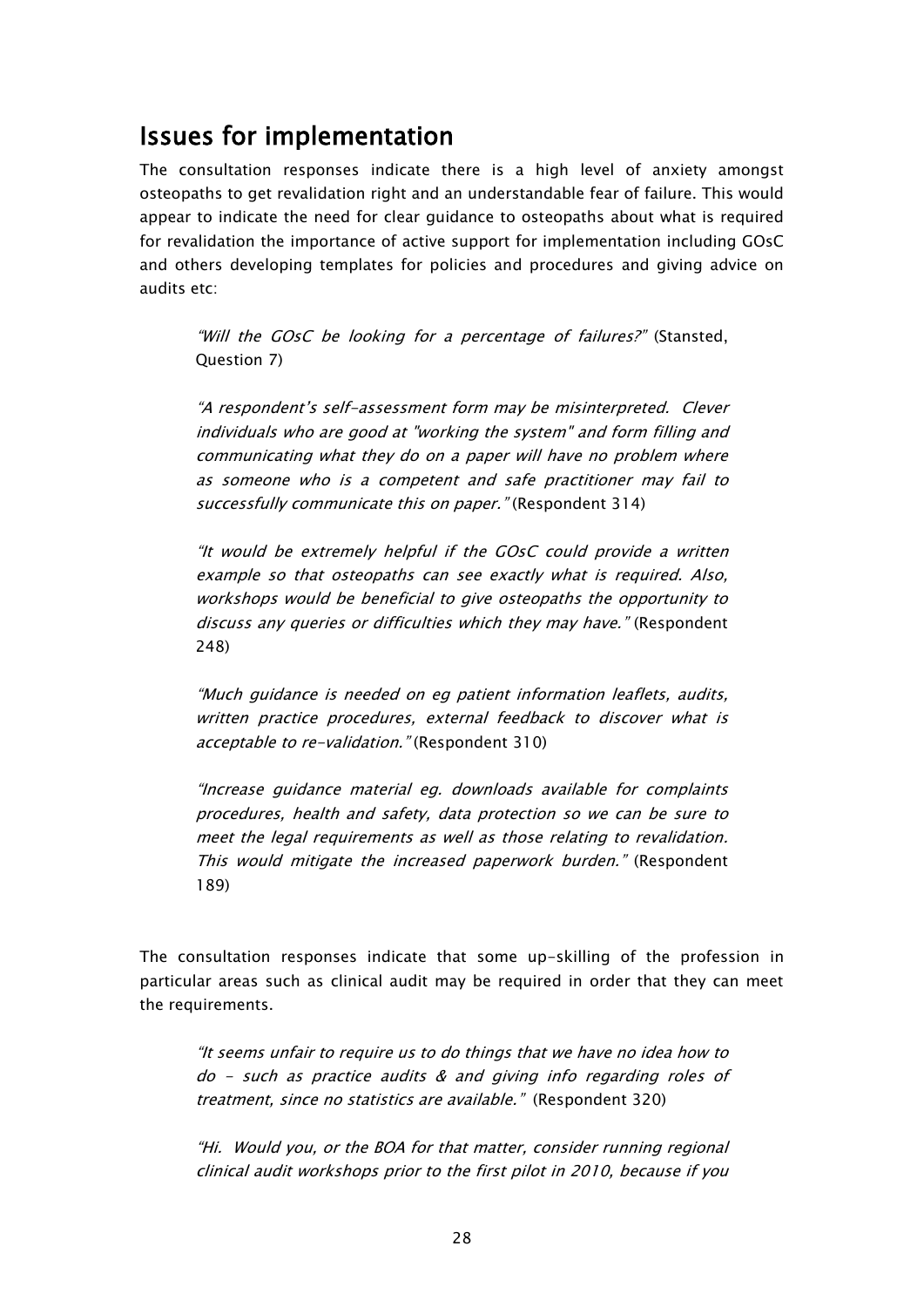hold our hands before the scheme, maybe you won"t need to hold our hands afterwards." (Manchester, question 19)

There are also some very practical suggestions regarding the availability and presentation of materials:

"All information that is relevant to the practice of Osteopathy and is part of the revalidation/registration process for Osteopaths should be collated and made easily available on the GOsC website, rather than each osteopath having to track down the same bits of information..." (Respondent 172)

"The two colour split green/blue was difficult for me to differentiate as a colour blind individual  $-$  suggest you use boxes/other differentiation model." (Respondent 89)

At the consultation meetings in particular the importance of carefully communicating to the public the purpose of revalidation was emphasised as was ensuring other health professionals were aware that osteopaths were subject to revalidation processes too:

"…the public might when they see revalidation and they think of Shipman, they think of weeding out bad apples. I just want you to clarify that it's mainly about nurturing and encouraging the good apples and there may be one or two bad ones that needed to be weeded out. But I think the public need to be reassured that that's the main purpose of revalidation...." (Taunton, Question 3)

"I'd be interested to know to what degree the medical profession is in the know about osteopaths going through the revalidation process and whether one would expect for that, if it is known about, to filter down to ones GPs?" (Taunton, Question 4)

## <span id="page-30-0"></span>**Discussion**

The response rate was significantly lower than for previous consultations undertaken by the GOsC. This may be because over 1000 osteopaths attended the regional events and used this as a way of expressing their views, the profession has accepted that revalidation is a necessity and have relatively few concerns about the process as proposed or it may have been the result of "consultation fatigue" as there were three major consultations taking place during this period.

Concern about the potential for confusion was also expressed about running several consultations simultaneously: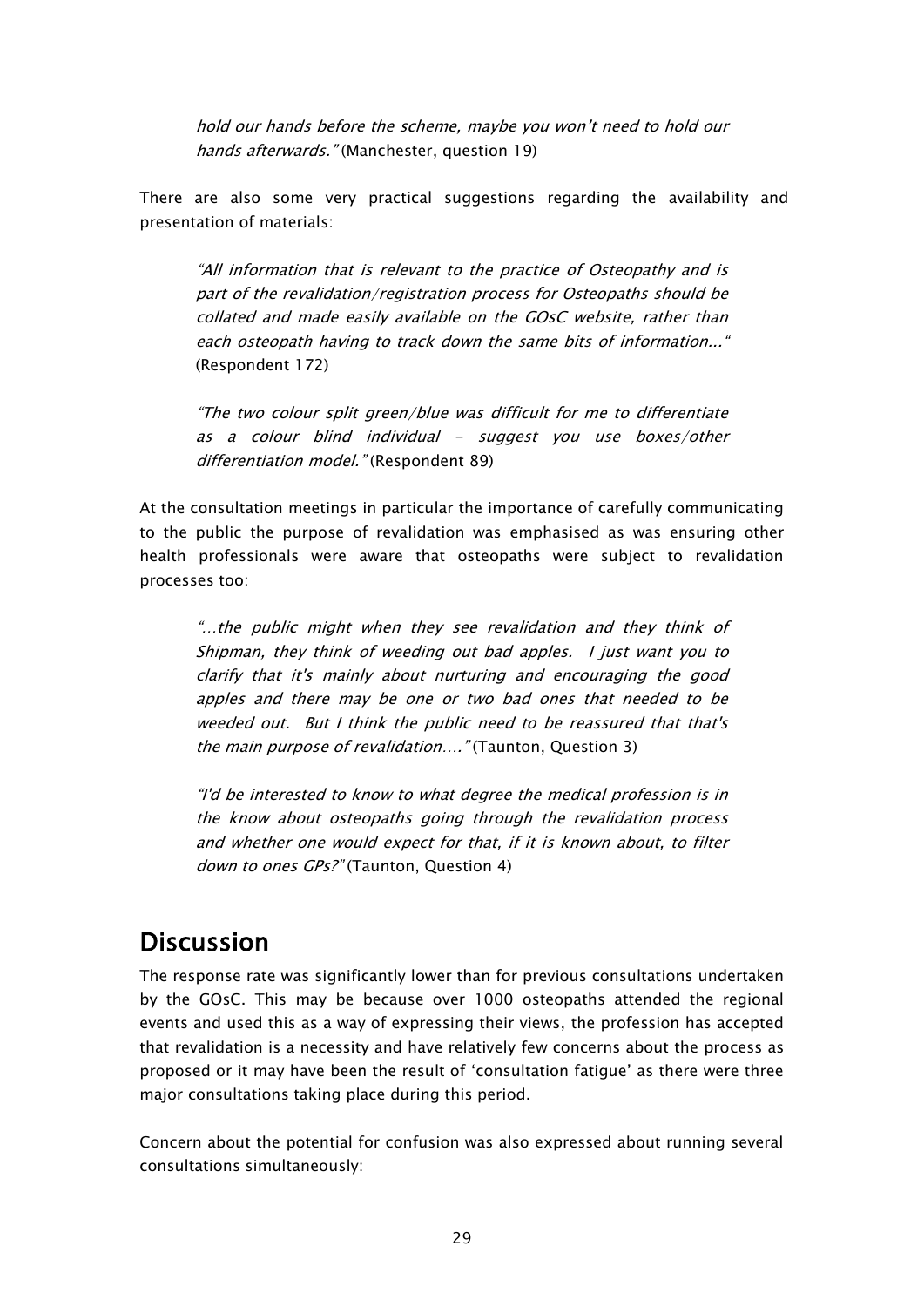"The decision to have the revalidation proposals and osteopathic practice framework at the same time has led to confusion both within the GOsC documents and osteopaths themselves. Clarification could be improved by first running the revalidation consultation and when this was completed moving on to the osteopathic practice framework". (Respondent 290)

The weighting of responses is always a challenge in consultations. However only one organisation response was received and as recommended by the Government"s 2008 Code of Practice on Consultation, the response form asked the respondent to identify whether they are making the response as an individual, or on behalf of an organisation or group, and if on behalf of a group to explain the process used to generate the response thus allowing a judgment to be made about representativeness.

In consultations of this type the options available to the regulator are by necessity affected by statutory requirements and resources as well as respondents" views.

## <span id="page-31-0"></span>Conclusions

The purpose of the consultation was to enable GOsC to elicit and understand the views of stakeholders on its proposals for the revalidation of osteopaths. 360 written responses were received and over 1000 practitioners attended regional meetings where there was an opportunity to discuss the proposals. Overall, the proposals were well received and most of the proposals received widespread support.

The main issues raised which are likely to have an impact on implementation are that:

- there may be an in-built bias in the types of evidence required such as complaints policies and audits etc against those who are associates rather than principals, those who are sole practitioners, and locums;
- there may be challenges for those involved in full-time education and/or research in sufficiently demonstrating their clinical skills;
- there may be challenges for those not in clinical practice for example those on maternity leave or sick leave etc;
- those who work very part time e.g. fewer than 8 hours a week may find it difficult to generate the evidence required;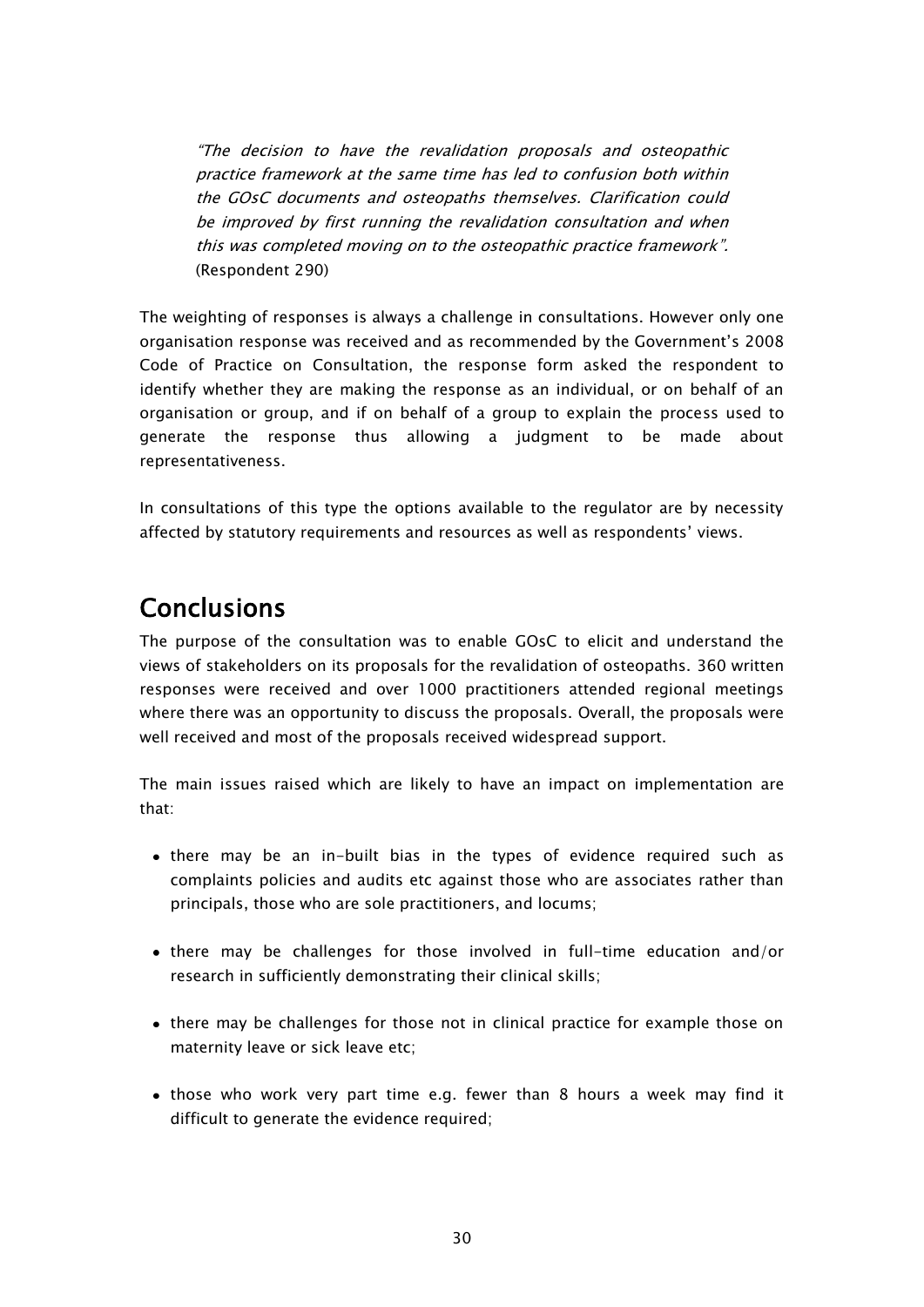- the proposals are likely to have a greater impact on the earnings of those who work part time;
- the self assessment form needs to be succinct and focused and supported with very clear guidance as to expectations regarding content and length of responses;
- further consideration is required regarding what constitutes a special interest, whether having a special interest poses more or different types of risks with respect to revalidation, whether osteopaths with a special interest should always apportion part of their CPD to that interest and what the balance between specialist and generalist practice should be i.e. if a minimum number of hours should be spent in general osteopathic practice.
- where possible the structure of CPD forms and revalidation forms should be similar so that the systems enhance and support each other;
- further work needs to be undertaken to ensure that the requirements meet the needs of those with a disability;
- all materials need to be produced in disability friendly formats and consideration should be given to enabling responses to be produced in alternative formats e.g. audio-taped;
- consideration needs to be given as to how the model generally and particularly initial self assessment might be improved;
- more thought may need to be given to the feasibility of evidence collection for osteopaths and the impact on costs for patients.
- the assessment criteria should be published;
- careful selection of assessors will be important and assessors are likely to require reimbursement for undertaking this role;
- GOsC investment in making available particular types of CPD programmes related to clinical audit, first aid and clinical updates etc across the UK may reduce anxiety in the profession and smooth implementation;
- further thought needs to be given generally about how to ensure the process will aid the development of osteopaths and particularly about the availability of appropriate support for remediation;
- safeguards will need to be put in place to guard against plagiarism etc; and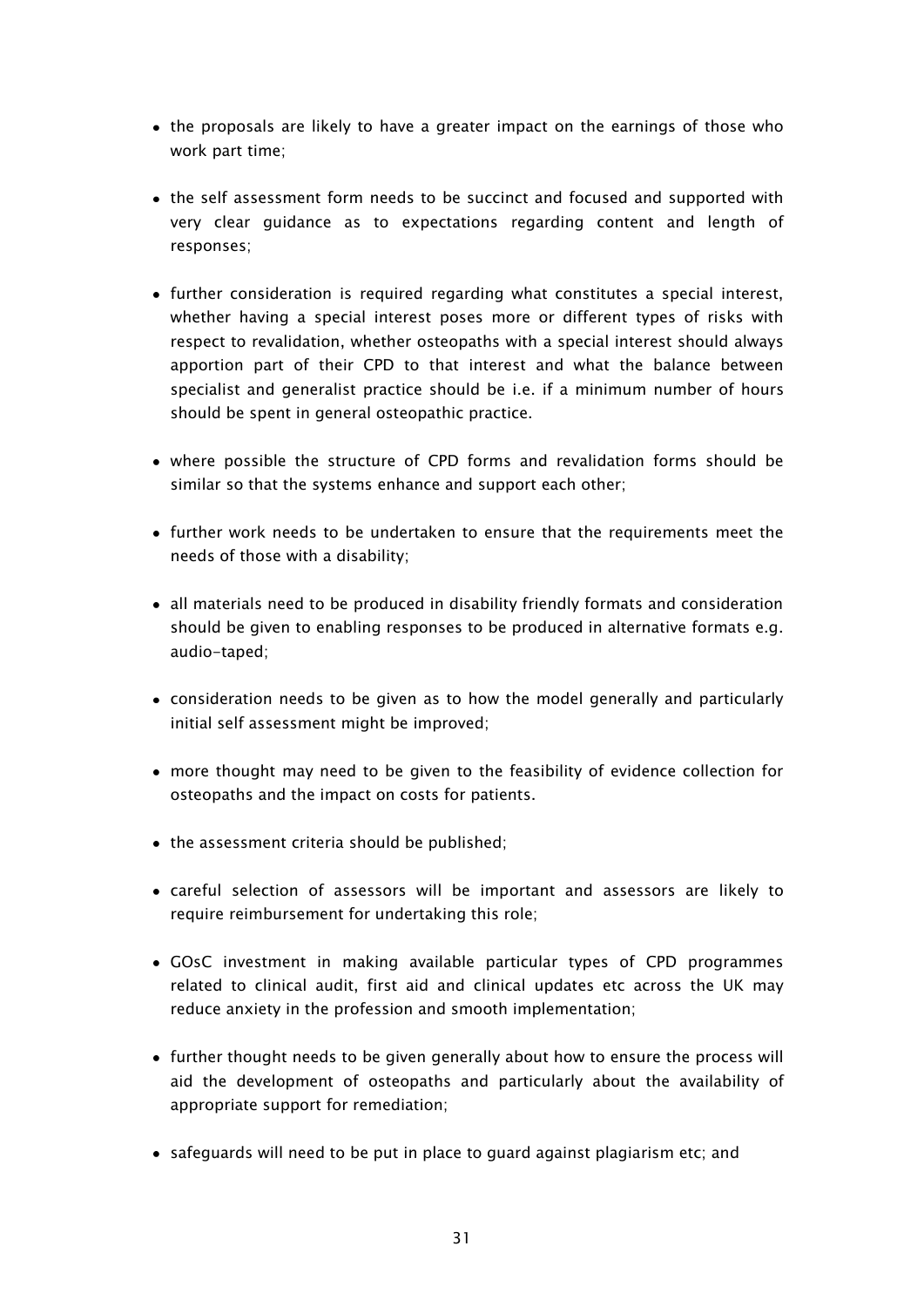- discussions should take place with the other regulators regarding the potential for mutual recognition of CPD and processes in place to meet the needs of those with dual registration for revalidation whilst ensuring the protection of the public;
- clarity is required about the costs and benefits of the process (with reference to the potential additional costs for patients);
- further thought needs to be given to the Quality Assurance of the revalidation process in its entirety as well as the quality of CPD courses and assessors.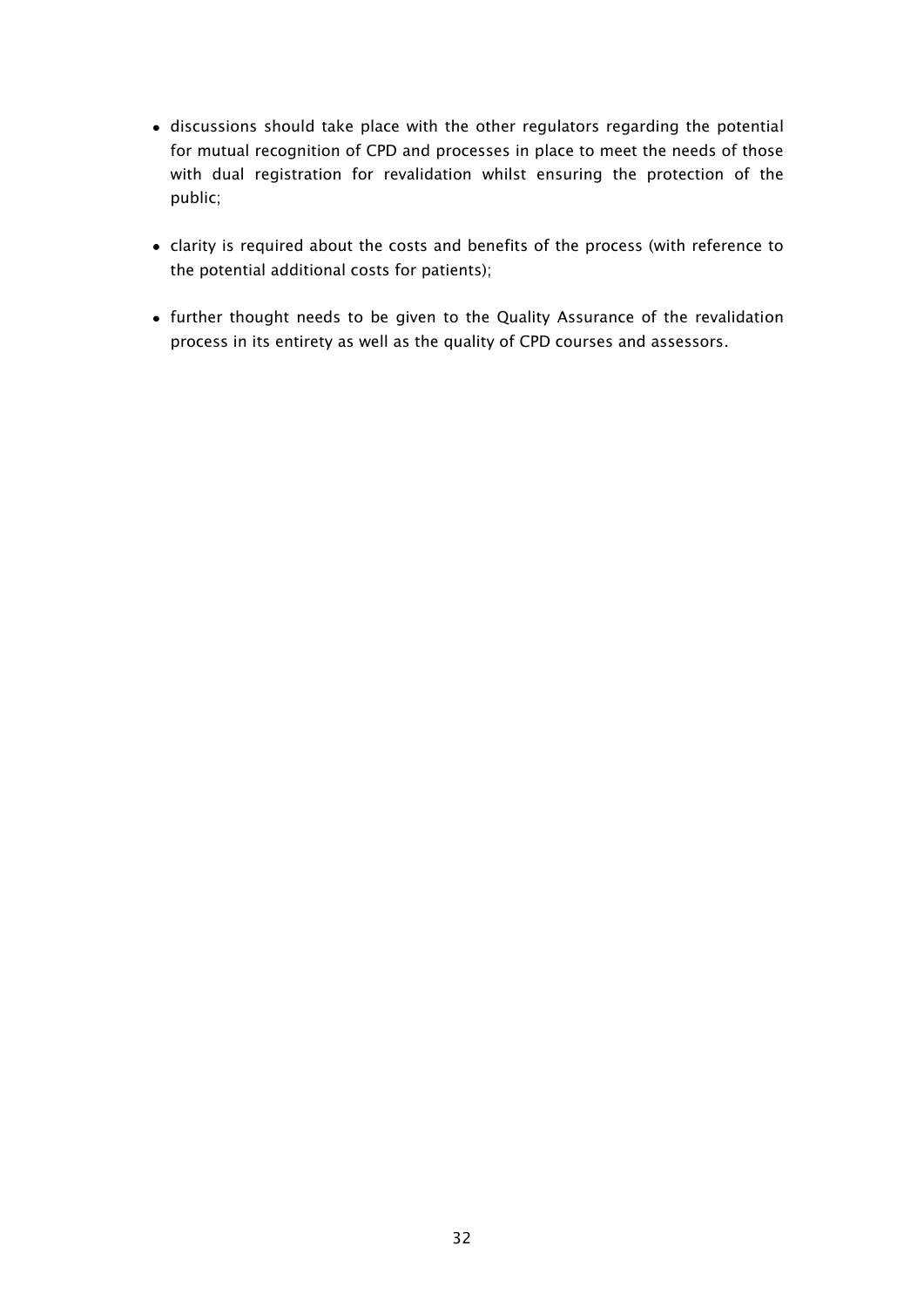# <span id="page-34-0"></span>Appendix 1: Revalidation for Osteopaths Consultation Questions

### Your details

1. Are you responding as an individual? Or on behalf of an organisation?

#### 2. (a) If you are responding as an individual, which of the following categories best describes you?

**Osteopath** Patient Member of the public Other Health Professional (please state profession/discipline) **Other** 

2. (b) The GOsC is committed to equality and diversity. In order to reduce the possibility of discrimination occurring as a consequence of revalidation we would like to collect the following personal information from all respondents. The information you provide will be treated in the strictest confidence and will be used only for statistical monitoring by Abi Masterson Consulting Ltd.

#### 3. If you are responding as a representative of an organisation, please

supply your full name and job title

confirm that your response represents your organisation's views; explain how the views of your organisations members/staff/students were ascertained

Indicate which of the following categories best describes your organisation?

Osteopathic Education provider Osteopathic Professional association Other Professional association Statutory regulatory body Public/patient representative body

Other (please give details)

#### The purpose of revalidation

4. Is the overall purpose of the revalidation proposals clear?

5. Do the proposals seem fair?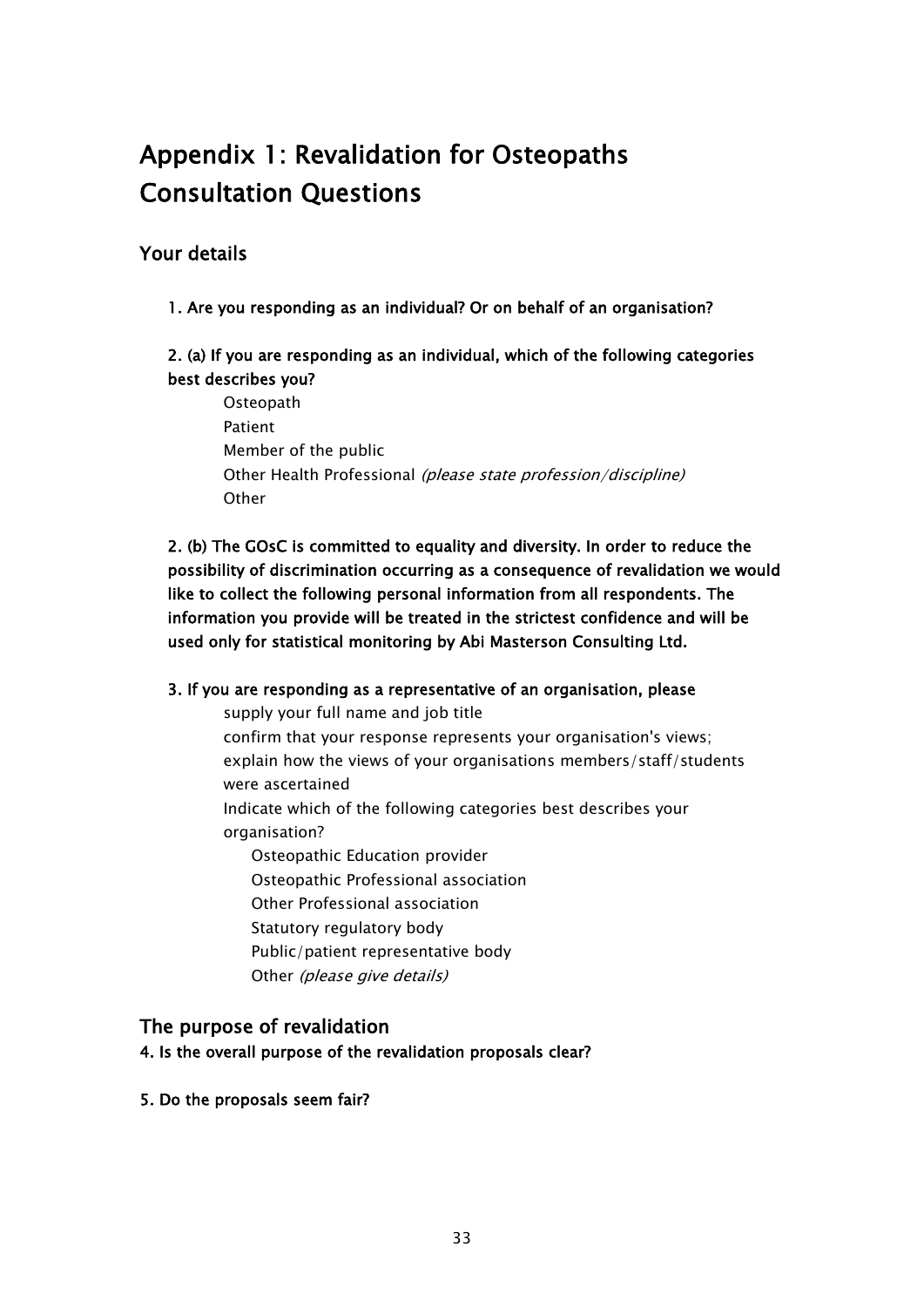6. Are any of the proposals likely to unfairly discriminate directly or indirectly against individuals because of their gender, race, age, disability, religion, belief or sexual orientation?

7. Are any of the proposals likely to unfairly discriminate directly or indirectly against individuals because of their area of practice e.g. educator, researcher etc?

8. Are any of the proposals likely to unfairly discriminate directly or indirectly against individuals because they are on more than one professional register e.g. GOsC and General Medical Council, Health Professions Council, Nursing and Midwifery Council?

9. Are any of the proposals likely to unfairly discriminate directly or indirectly against individuals because they work part time?

10. Can you foresee any unintended consequences arising from implementation of these proposals?

#### The Guidance Notes

11. The proposed revalidation process has four stages. Each osteopath will be required to submit a self-assessment every 5 years. Does the four stage model as outlined appear to offer a feasible process for the revalidation of osteopaths which is likely to meet the needs of both the profession and the public?

12. Are the guidance notes

clear? sufficiently comprehensive?

13. From the guidance notes, is it clear what osteopaths will need to do?

#### The self assessment form

14. The self assessment form is designed to assess whether an osteopath continues to be fit to practise. It contains sections on how the practitioner practises osteopathy, patient partnership, clinical practice, professionalism and continuing professional development. Is it

> Clear? Comprehensive? Relevant? Appropriate?

#### 15. Are the suggested examples of supporting evidence

Relevant? Appropriate?